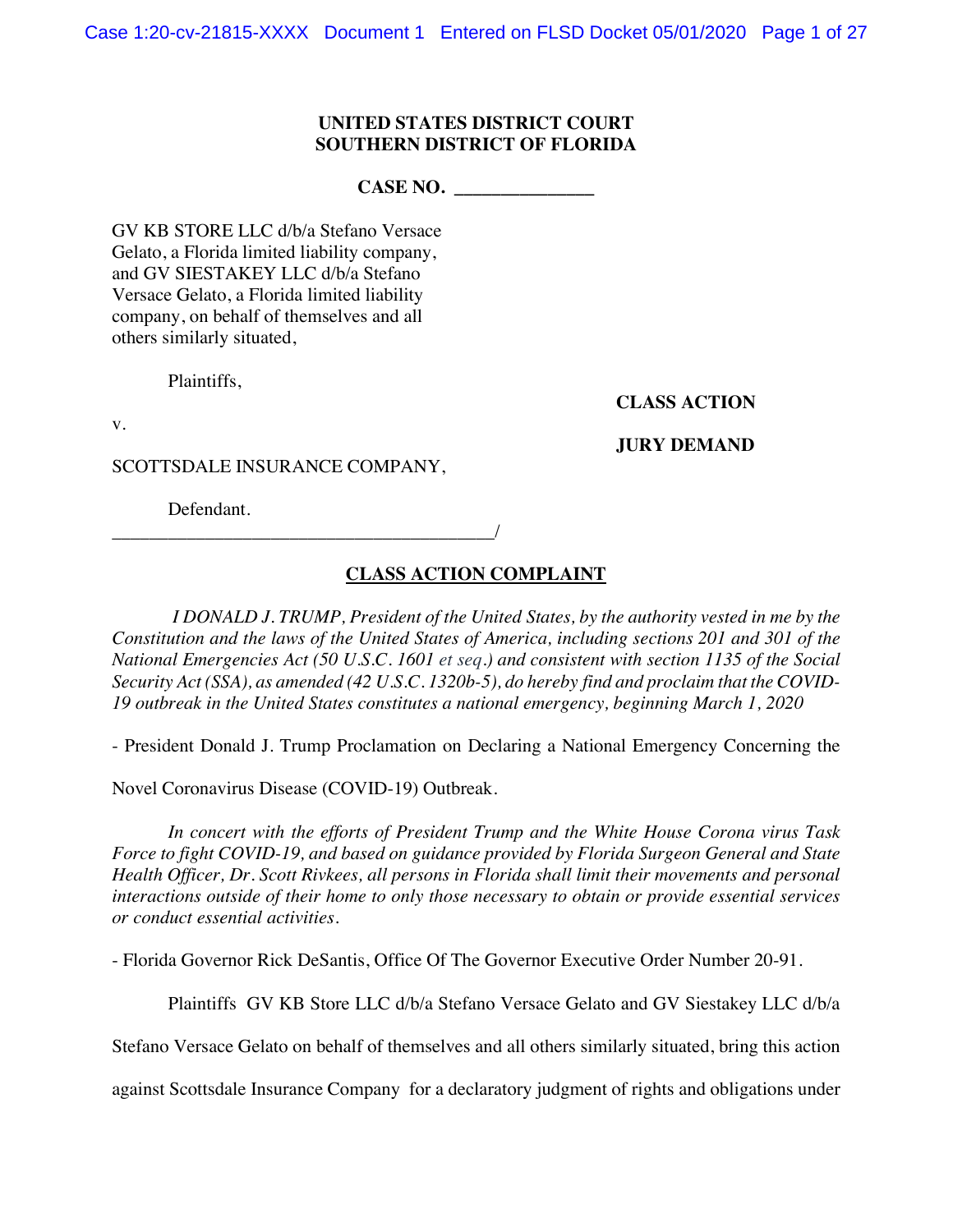a contract of insurance and for Defendant's anticipated breach of an insurance policy by denying business interruption coverage, extra expense coverage, and additional coverages to Plaintiffs and similarly situated all-risk commercial property insurance policyholders who have suffered enormous business income losses and related covered expenses resulting from the national emergency and resulting economic lock down enacted in almost every state in the nation due to the COVID-19 pandemic, and states:

## **I. INTRODUCTION**

1. On March 11, 2020, World Health Organization Director General Tedros Adhanom Ghebreyesus declared the COVID-19 outbreak a worldwide pandemic: "WHO has been assessing this outbreak around the clock and we are deeply concerned both by the alarming levels of spread and severity, and by the alarming levels of inaction. We have therefore made the assessment that COVID-19 can be characterized as a pandemic."<sup>1</sup>

2. On March 16, 2020, President Donald J. Trump, the Centers for Disease Control and Prevention ("CDC"), and members of the White House Coronavirus Task Force issued guidance to the American public, styled as "30 Days to Slow the Spread," to arrest the spread of COVID-19. This guidance advised individuals to adopt far-reaching social distancing measures, such as working from home, avoiding shopping trips and gatherings of more than 10 people, and staying away from bars, restaurants, and food courts.<sup>2</sup>

3. Following this presidential advice, many state government administrations and local civil authorities across the nation enacted measures to protect the health and safety of their

<sup>1</sup> *See* https://www.who.int/dg/speeches/detail/who-director-general-s-opening-remarks-at-themedia-briefing-on-COVID-19---11-march-2020.

<sup>&</sup>lt;sup>2</sup> *See* https://www.whitehouse.gov/wp-content/uploads/2020/03/03.16.20 coronavirusguidance\_8.5x11\_315PM.pdf.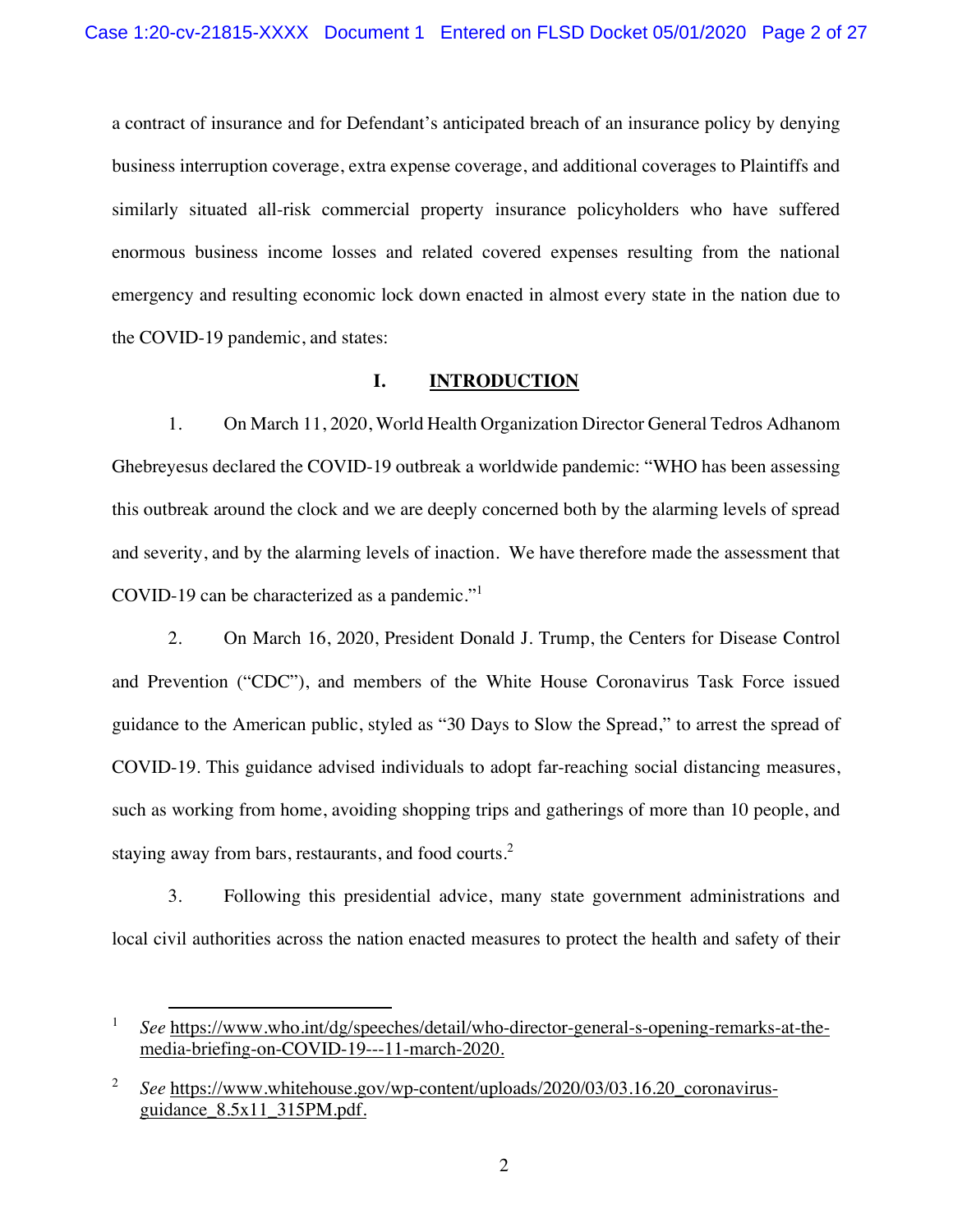residents, and the national population, from the person to person and surface to person spread of this new coronavirus and control the number of individuals who may succumb to COVID-19. As a result, many governmental entities entered civil authority orders suspending, or severely curtailing business operations of non-essential businesses that either interact with the public or provide gathering places for the individuals and encouraging everyone in the nation to stay-athome or shelter-in-place. Currently, almost all states within the U.S. have issued some sort of "stay-at-home" order and ordered private non-essential business operations that interact with the public to close or drastically cut back operations at their property.

4. The result of these pervasive restrictions and prohibitions has been catastrophic for the economy, especially small businesses like restaurants and other food and beverage service establishments, as well as retail stores, entertainment venues, and other small, medium, and large businesses that have been forced to close, furlough employees, and endure a sudden shutdown of cash flow that threatens their very survival.

5. Many businesses insure against such catastrophic events like the current unforeseen COVID-19 pandemic through all-risk commercial property insurance policies. These policies promise to indemnify the policyholder for actual business income losses incurred when business operations are involuntarily suspended, interrupted, or curtailed by "direct physical loss of or damage to" the property or when access to the premises is prohibited by a civil authority order issued because of damage to nearby property. This coverage is commonly known as "business interruption coverage" or "business income loss and extra expense coverage" and is regularly included in common standard form all-risk commercial property insurance policies either within the body of the coverage provisions for the insured property or by way of separate endorsement.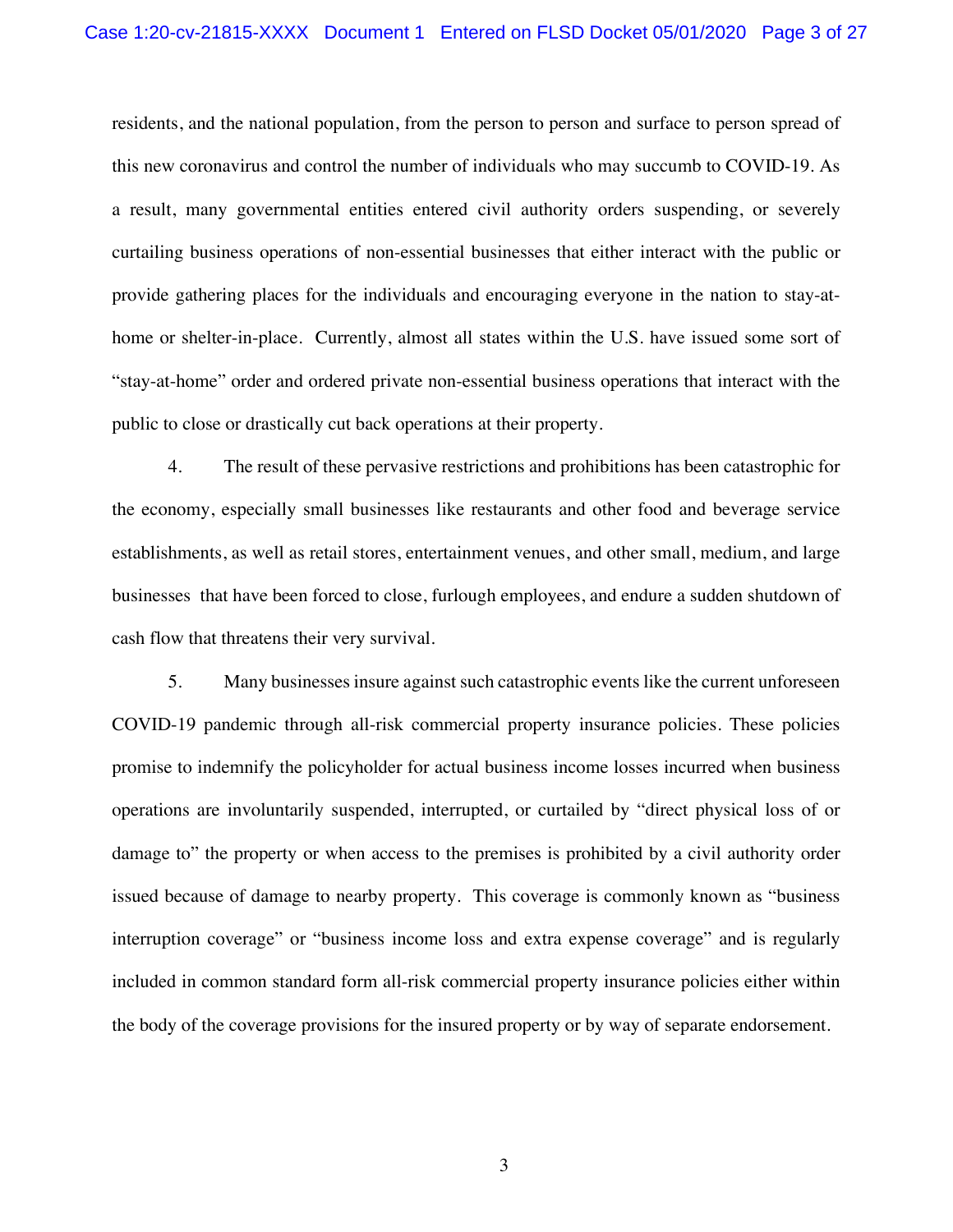6. Defendant, and most insurance companies who have issued all-risk commercial property insurance policies with business interruption coverage, are denying the obligation to pay for business income losses and other covered expenses incurred by policyholders for the physical loss of or damage to the insured property from this unprecedented national emergency declared or for loss of business income sustained as the result of measures put in place by the civil authorities to stop the rapid spread of COVID-19 among the population.

7. This action seeks a declaratory judgment that affirms that the national emergency declared over the spread of COVID-19 constitutes physical loss or damage to the insured property, triggering coverage under business income loss and extra expense coverage provisions, and generally under the "all-risk" provisions of the standardized policies.

8. In addition, this action seeks a declaratory judgment affirming that the orders by civil authorities to close non-essential business that resulted from the national COVID-19 emergency triggers coverage under the civil authority coverage provision

9. In addition, this action brings a claim against the Defendant for its anticipatory breach of its contractual obligation under all-risk commercial property insurance policies to indemnify Plaintiffs and others similarly situated for business losses, extra expenses, and other related losses resulting from physical loss of or damages to the insured property and actions taken in reaction to the national COVID-19 emergency by civil authorities.

10. Plaintiffs bring this action on behalf of a proposed class of policyholders who paid premiums in exchange for all-risk commercial property insurance policies that include lost business income, extra expense and civil authority coverages and do not include exclusions for pandemics or presence of viruses.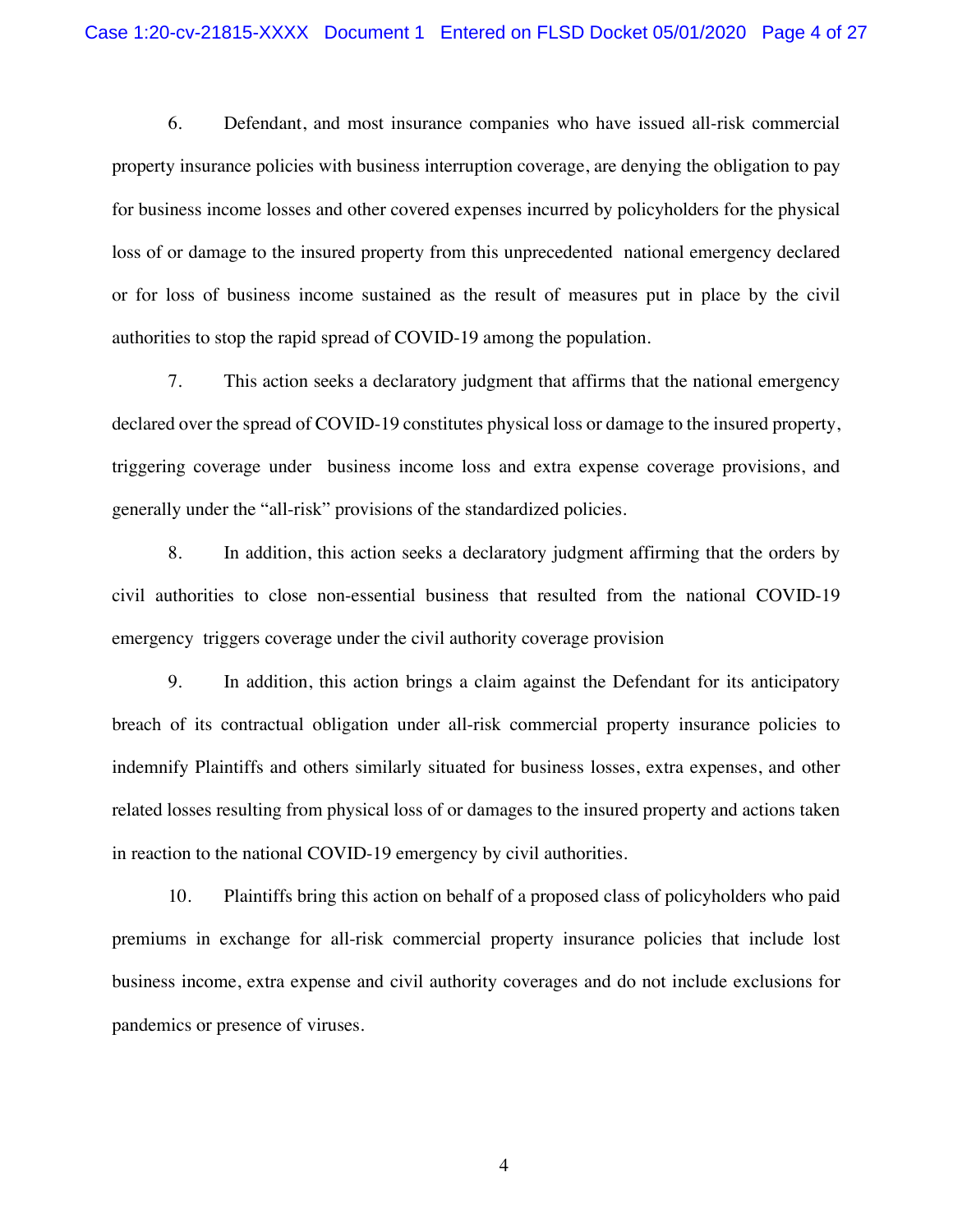## **II. JURISDICTION AND VENUE**

11. This is an action asserting class action claims for declaratory relief and damages from the anticipatory breach of all-risk commercial property insurance policies issued by Defendant.

12. This Court has jurisdiction over this action pursuant to 28 U.S.C. §§ 2201 and 2202 and is authorized to grant declaratory judgment under these statutes and pursuant to Federal Rule of Civil Procedure 57.

13. This Court also has jurisdiction over this action pursuant to the Class Action Fairness Act of 2005 ("CAFA") (*codified in* 28 U.S.C. §§ 1332, 1453, 1711–1715). Diversity exists among the Plaintiffs and Defendant, there are more than one hundred members of the putative Class, and the amount in controversy exceeds \$5 million. 28 U.S.C. § 1332(d)(2). In determining whether the \$5 million amount in controversy requirement of 28 U.S.C. § 1332(d)(2) is met, the claims of the putative Class members are aggregated. 28 U.S.C.  $\S$  1332(d)(6).

14. This Court also has supplemental jurisdiction over the state law claim pursuant to 28 U.S.C. § 1367(a) because all claims alleged herein form part of the same case or controversy.

15. Venue is proper in this forum pursuant to 28 U.S.C. § 1391 because a substantial part of the events giving rise to Plaintiffs' claims occurred here, and the Defendant transacts business, engaged in misconduct, or may be found in this District.

16. All conditions precedent to this action have occurred, been performed, or have been waived.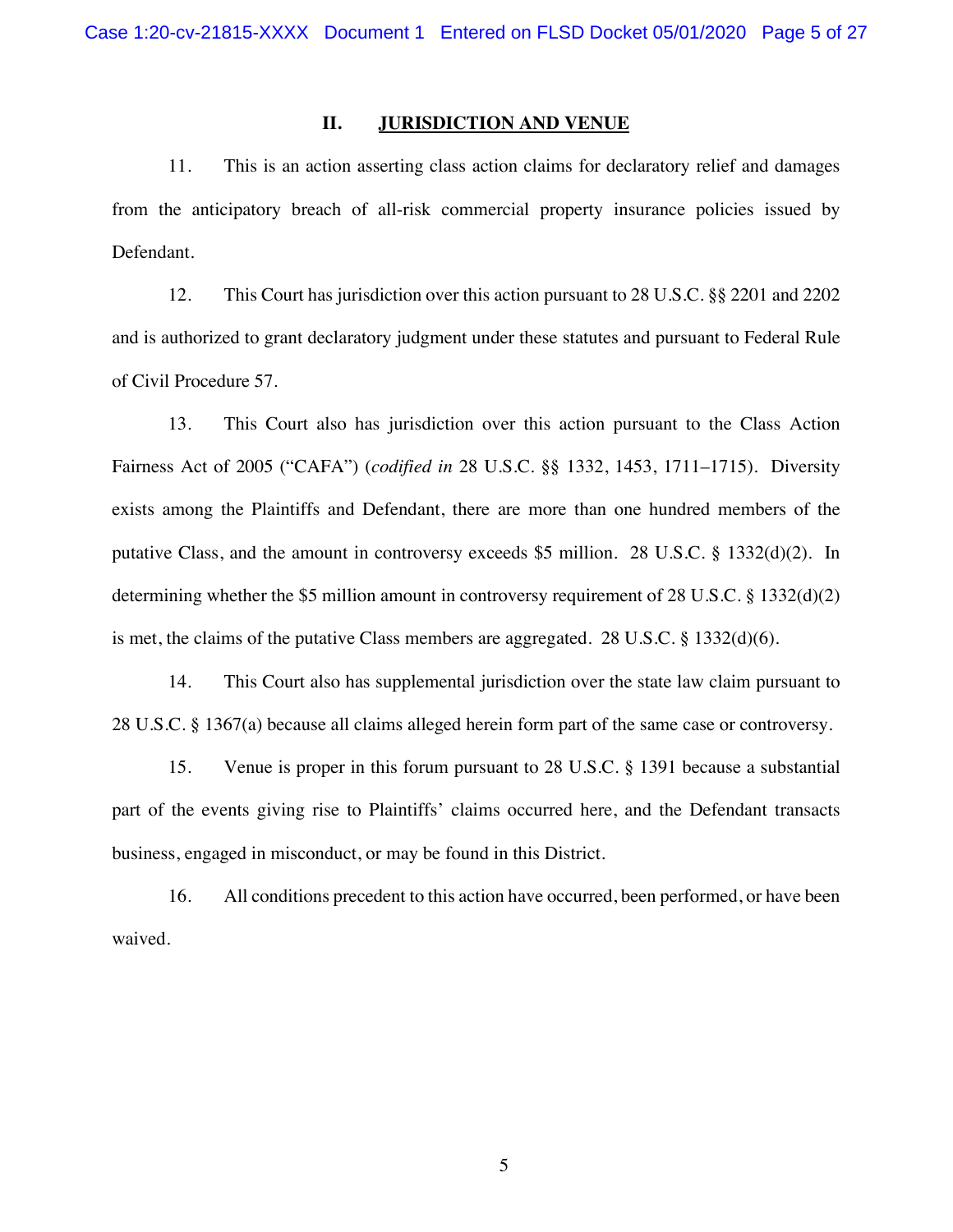## **III. THE PARTIES**

17. Plaintiff, GV KB Store LLC d/b/a Stefano Versace Gelato is a Florida limited liability company authorized to do business and headquartered at 260 Crandon Blvd, Space C13, Key Biscayne, Florida 33149.

18. Plaintiff GV Siestakey LLC d/b/a Stefano Versace Gelato is a Florida limited liability company authorized to do business and headquartered at 5212 ½ Ocean Blvd, Siesta Key, Florida 34242.

19. Plaintiffs own, operate, manage and control restaurants that serve ice cream and related food and beverages.

20. Defendant Scottsdale Insurance Company is an Ohio corporation with its principal place of business located at One West Nationwide Blvd, Columbus, Ohio 43215.

21. At all material times, Defendant engaged in substantial and not isolated activity on a continuous and systematic basis in the state of Florida, by issuing and selling commercial property insurance policies in Florida and by contracting to insure property and indemnify policyholders in Florida.

22. Under the Service of Suit provisions in the standard commercial property insurance policies issued to Plaintiffs, service of process on Defendant is made by serving the Chief Financial Officer of the Florida, located at 200 East Gaines Street, Tallahassee Florida 32399.

23. On or about November 27, 2019 Defendant issued commercial property insurance policy no. CPS3308111 to GV KB Store and policy no.CPS3308113 to GV Siestakey LLC on November 29, 2019. *See* **Exhibits A and B**.

24. Plaintiffs each provided notice to Defendant of their claims for lost business income and other expenses incurred pursuant to the coverage provisions in the policies.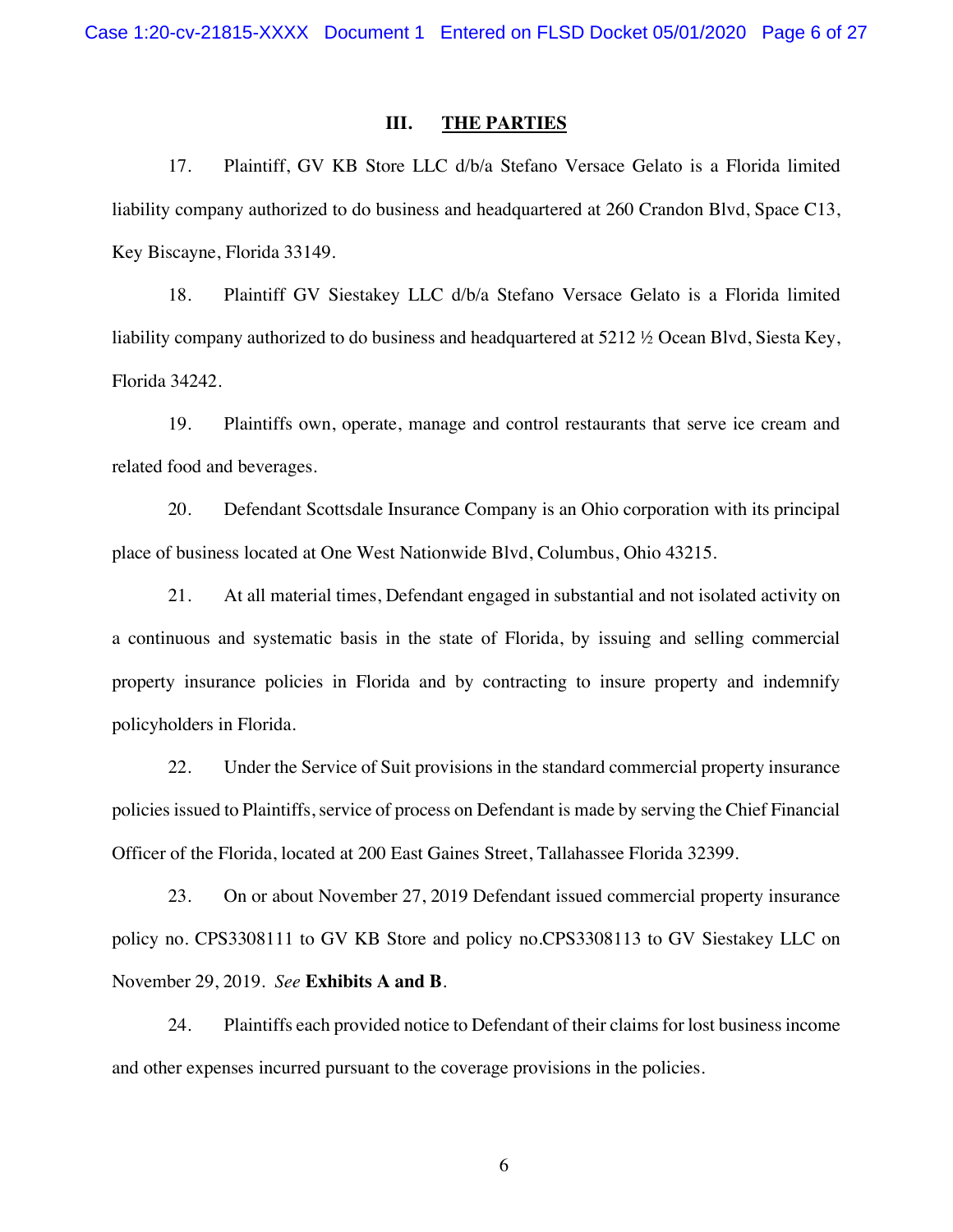## **IV. FACTUAL ALLEGATIONS**

## **A. The Global COVID-19 Pandemic**

25. Coronaviruses are a type of virus that often cause respiratory diseases in humans. In the fall of 2019, a new mutation of coronavirus was detected in China and thought to have originated in a "wet market" in Wuhan, China that sells exotic animals for food consumption.

26. The new virus variation has biological similarities to a coronavirus known as Severe Acute Respiratory Syndrome, and more commonly referred to by the acronym SARS. The World Health Organization has named the new virus SARS-CoV-2, and it has become known as COVID-19, short for coronavirus disease that developed in 2019 as a respiratory illness in humans exposed to the virus.

27. Within months of COVID-19 being identified and named, the virus quickly spread from China to other parts of the world, including the United States. On March 11, 2020, World Health Organization Director, General Tedros Adhanom Ghebreyesus, declared the COVID-19 outbreak a worldwide epidemic of a virus for which humans have no natural immunity. In other words, a pandemic.

28. Vaccines are prophylactic treatments that protect against particular viruses. Unlike influenza, there is no vaccine or other preventive substance to stimulate the production of antibodies in humans to provide immunity against COVID-19. To date, it has been reported that almost 230,000 people have died worldwide. In the United States alone, over 61,000 have died from COVI-19 and over one million people confirmed infected with the coronavirus.<sup>3</sup> These numbers are expected to grow exponentially and have taxed the United States' health care delivery

<sup>3</sup> *See* https://www.worldometers.info/coronavirus/ (last visited April 9, 2020).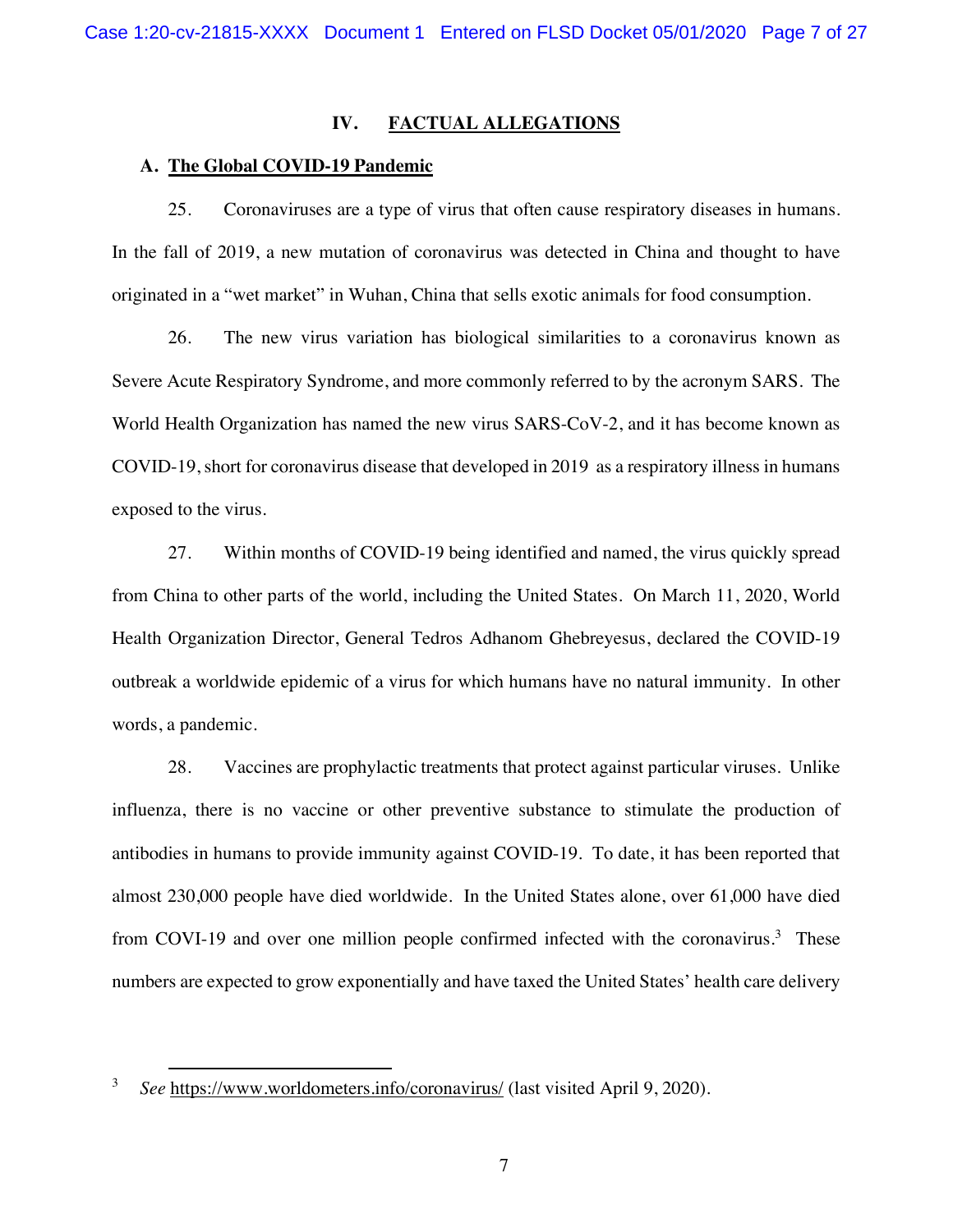system to near collapse; the simultaneous overflow of critically ill patients combined with a scarcity of ventilators for patients and personal protective equipment for health care providers is stretching the capacity of hospitals to the breaking point.

29. Without a vaccine to protect against the entire national population contracting COVID-19, effective control of the virus outbreak relies on measures designed to reduce humanto-human and surface-to-human exposure. Recent information on the CDC's website states that the virus spreads when people are within 6-feet of each other, or when a person comes in contact with a surface or object that has the virus on it.<sup>4</sup> Various other sources state that close contact with a person with the virus or surfaces where the virus is present, can transmit the virus.<sup>5</sup>

30. Transmission of the coronavirus is particularly acute in places the public normally gathers to socialize, eat, drink, shop, be entertained, and go for recreation. This is why the CDC recommends that, in viral outbreaks, individuals who are infected stay at home and those who are not sick engage in preventative measures. Some such measures include constant hand washing and the avoidance of activities that might bring individuals into close proximity with people injected with the virus, or surfaces where the virus resides. However, because these recommendations have proven ineffective to minimize the spread of COVID-19, governments have elevated containment efforts through national and state orders of emergency. Civil authorities

<sup>4</sup> *See* https://www.cdc.gov/coronavirus/2019-ncov/prevent-getting-sick/how-COVIDspreads.html

<sup>5</sup> *See Persistence of coronaviruses on inanimate surfaces and their inactivation with biocidal agents*, Vol. 104, Kemp., G., et al., Journal of Hospital Infection, No. 3, March 2020, pages 246-251 (remains infectious from 2 hours to 28 days depending on conditions); see also https://www.ucsf.edu/news/2020/02/416671/how-new-coronavirus-spreads-and-progressesand-why-one-test-may-not-be-enough (doorknobs and table tops can contain the virus); https://www.nytimes.com/2020/03/02/health/coronavirus-how-it-spreads.html (virus can remain on metal, glass and plastic for several days).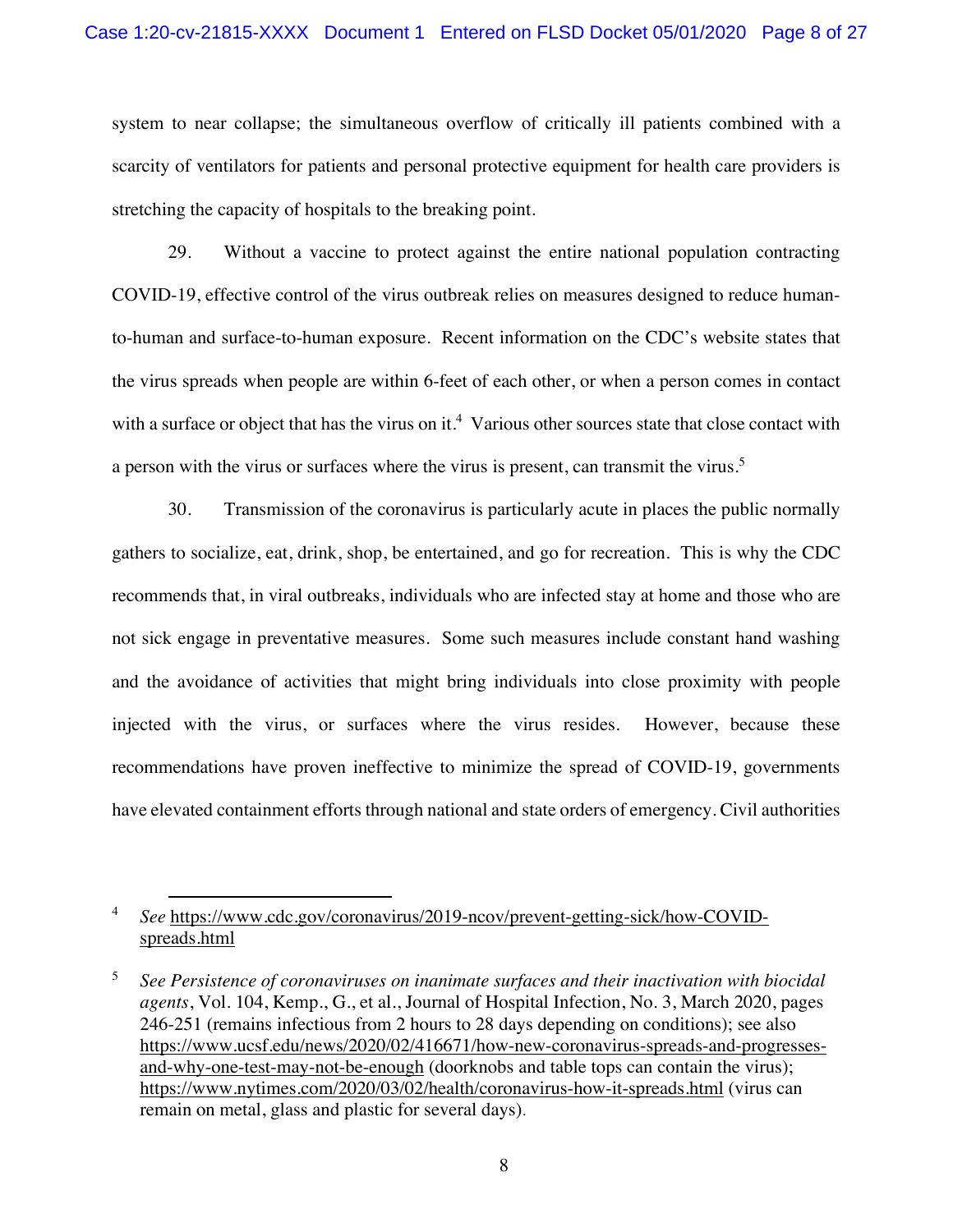have in unison issued orders closing or severely curtailing operations at non-essential business establishments, including restaurants, bars, hotels, theaters, personal care salons, gyms, and schools, and mandated social distancing among the population. This has caused the cancelation of sporting events, parades, and concerts, the closure of amusement parks, and substantial travel restrictions. In addition, to conserve medical supplies, orders have been issued prohibiting the performance of non-urgent or non-emergency elective medical procedures and surgeries, forcing the suspension of operations at many medical, surgical, therapeutic, and dental practices.

31. As COVID-19 nationwide spread increased despite social distancing restrictions, states enacted more even more draconian measures. For instance, in Florida, Governor Ron DeSantis has issued an Executive Order closing restaurants (other than for deliveries), bars, taverns, pubs, night clubs, banquet halls, cocktail lounges, cafeterias, movie theaters, concert houses, auditoriums, playhouses, bowling alleys, arcades, gymnasiums, and fitness studios. On March 25, 2020, Miami-Dade County Mayor Carlos Gimenez issued an emergency order restricting hotels, motels and lodging facilities from accepting any occupants.

32. The COVID-19 pandemic is tantamount to a "natural disaster". Like other specific disasters, such as hurricanes or earthquakes, it involves substantial damage to property, hardship, suffering, and loss of life.

33. Unsurprisingly, already, at least one State Supreme Court has already recognized, in *Friends of DeVito v. Wolf*, that policyholders' business losses resulting from the pandemic are indistinguishable from those caused by earthquakes, fires and the other casualty events for which property-based insurance coverage has always been intended to provide coverage:

We agree with Respondents that the COVID-19 pandemic qualifies as a "natural disaster" under the Emergency Code...

2020 Pa. LEXIS 1987, at \*31 (Pa. April 13, 2020).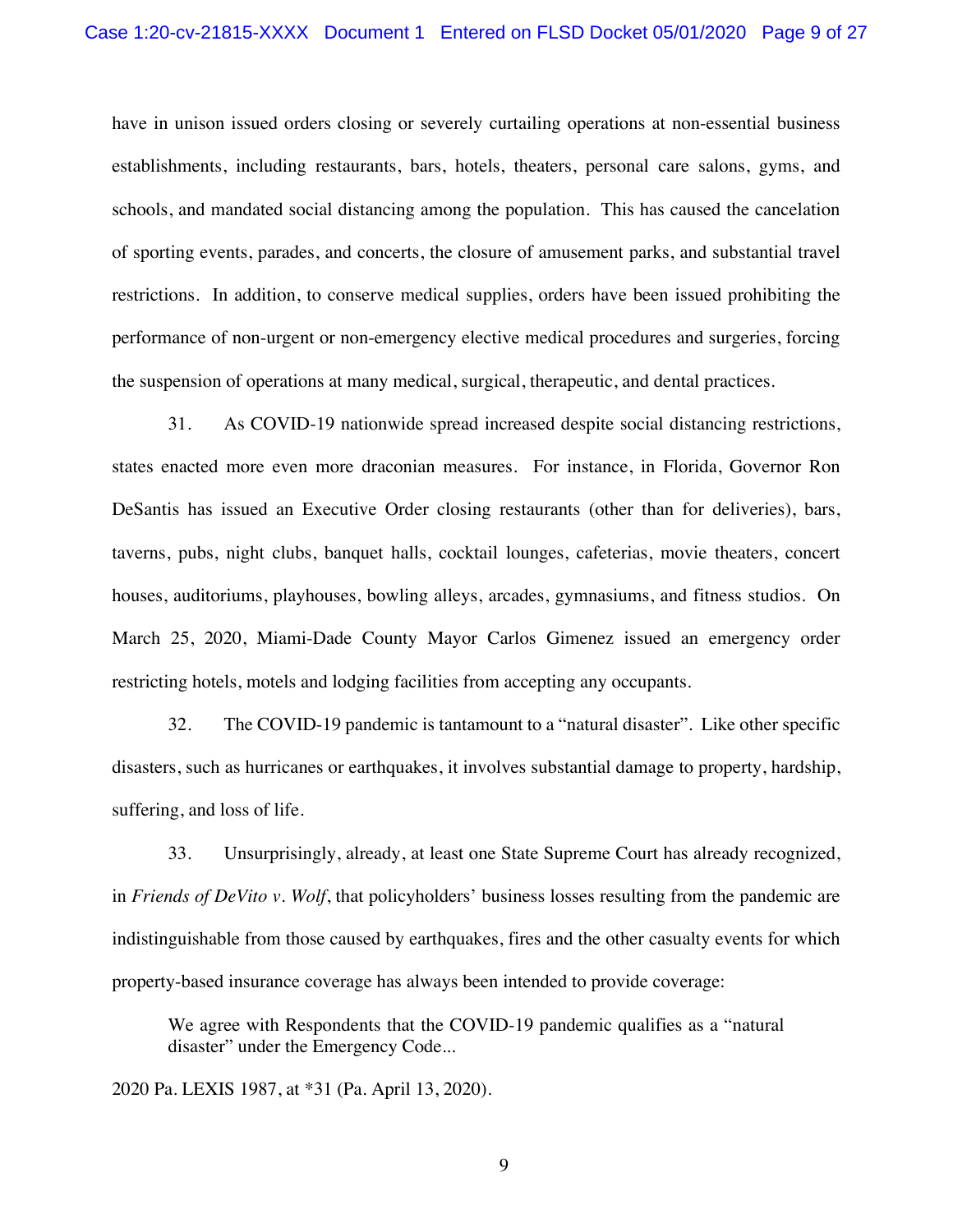# **B. The Defendant's Standard Uniform All-Risk Commercial Property Insurance Policies**

34. Defendant's common standard form insurance policies issued to Plaintiffs and the Class members are "all risk" commercial property insurance policies which cover loss or damage to the covered premises resulting from all risks other than those expressly excluded.

35. Defendant uses standard common form insurance policies issued by the Insurance Services Office (ISO), an insurance advisory organization that provides statistical and actuarial information to businesses and provides ISO commercial property forms to insurance companies for use in commercial property insurance policies.

36. These commercial property insurance forms include a standard policy form titled "Business Income (and Extra Expense) Coverage Form." This form is identified by the ISO under common form number "CP 00 30."

37. Under the Building and Personal Property Form (CP 00 10), Coverage is defined

as:

We will pay for direct physical loss of or damage to Covered Property at the premises described in the Declarations caused by or resulted from any Covered Cause of Loss.

38. Under the Business Income Coverage Form (CP 00 30) coverage is provided as

follows:

We will pay for the actual loss of Business Income you sustain due to the necessary "suspension" of your "operations" during the "period of restoration." The "suspension" must be caused by direct physical loss of or damage to property at premises which are described in the Declarations and for which a Business Income Limit of Insurance is shown in the Declarations. The loss or damage must be caused by a Covered Cause of Loss.

39. The provision for "Additional Coverages-Civil Authority" provides as follows: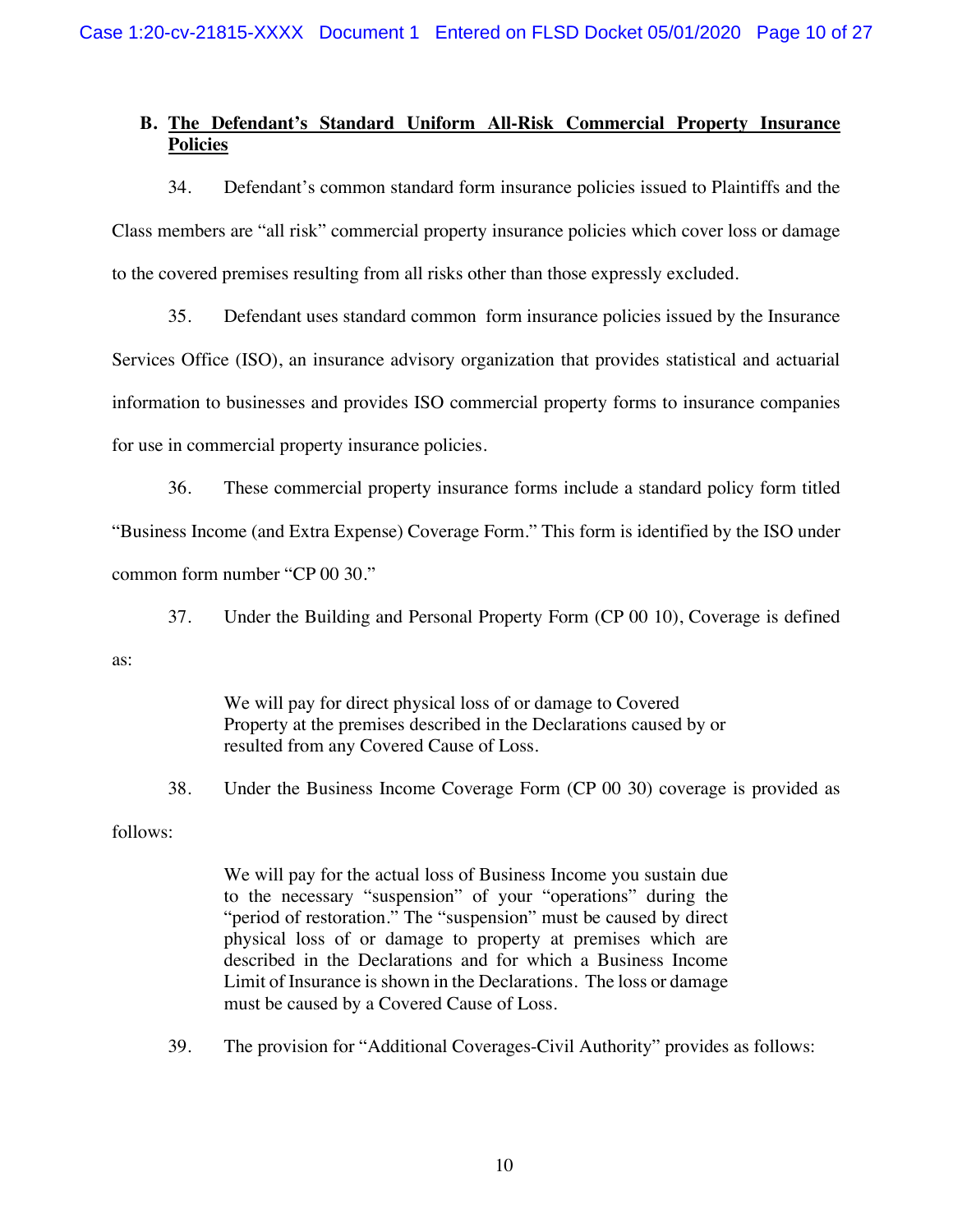When a Covered Cause of Loss causes damage to property other than property at the described premises, we will pay for the actual loss of Business Income you sustain and necessary Extra Expense caused by action of civil authority that prohibits access to the described premises, provided that both the following apply: (1) Access to the area immediately surrounding the damaged property is prohibited by civil authority as a result of the damage, and the described premises are within that area but are not more than one mile from the damaged property; and (2) the action of civil authority is taken in response to dangerous physical conditions resulting from the damage or continuation of the Covered Cause of Loss that caused the damage or the action is taken to enable a civil authority to have unimpeded access to the damaged property.

40. Plaintiffs and all similarly situated Class members have suffered a direct physical loss of their insured property due to the national COVID-19 emergency and lock down of the economy and resulting civil authority' orders.

# **C. Plaintiffs' Factual Allegations**

41. On November 27, 2019 Defendant issued a standard form ISO all-risk commercial property insurance policy to Plaintiff GV KB Store under which it agreed to make premium payments in exchange for Defendant's promise to indemnify Plaintiff for losses including, but not limited to, business income losses at the insured property located at 260 Crandon Blvd Space 213, Key Biscayne, Florida 33149.

42. On November 29, 2019, Defendant issued a standard form ISO all-risk commercial property insurance policy to Plaintiff GV Siestakey LLC under which it agreed to make premium payments in exchange for Defendant's promise to indemnify Plaintiff for losses including, but not limited to, business income losses at the insured property located at 5212 ½ Ocean Blvd, Siesta Key, Florida 34242

43. Plaintiffs' policies, like all Class members' policies, are all-risk commercial property insurance policies that provide coverage for physical loss of or damage to the insured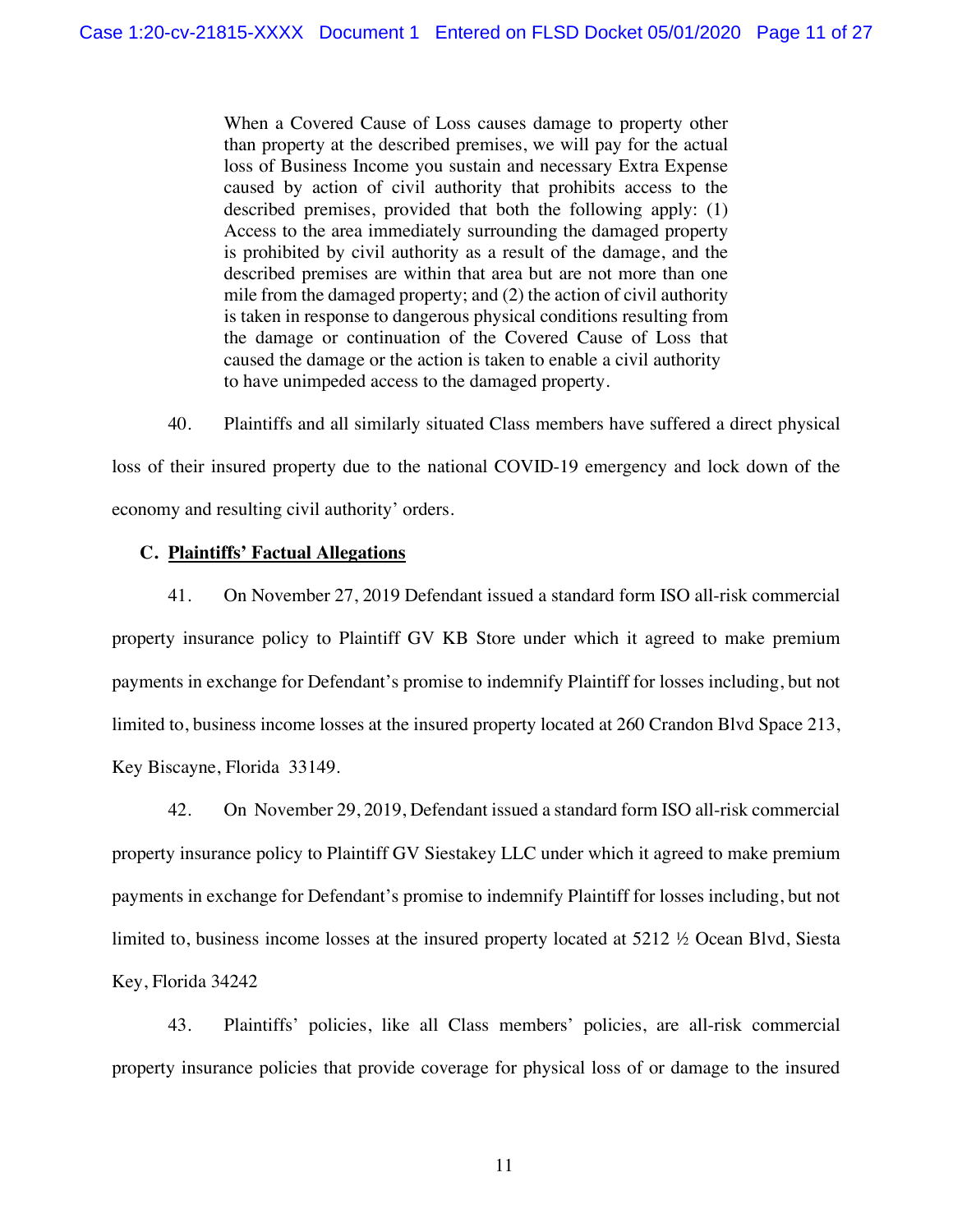property from all risks unless expressly excluded by language in the body of the policy or through a separate exclusion endorsement. There is no exclusion in these standard policies for business interruption caused by a declaration of a national emergency and urgent lock down of non-essential businesses and at-home quarantine of the vast majority of the national population due to a global pandemic.

44. Plaintiff GV KB Store LLC's policy provides coverage between the periods of November 27, 2019 and November 27, 2020 and is in full effect as Plaintiff has faithfully paid the premiums due which Defendant has accepted.

45. Plaintiff GV Siestakey LLC's policy provides coverage between the periods of November 29, 2019 and November 29, 2020, and is in full effect as Plaintiff has faithfully paid the premiums due which Defendant has accepted

46. Plaintiffs have paid the policy premiums to Defendant specifically to provide coverage for lost business income and extra expenses in the event of an involuntary business interruption as the result of physical loss of or damage to the insured properties or for loss resulting from civil authority orders, and each had the reasonable expectation that coverage would be provided for risks that were not expressly excluded.

47. On March 16, 2020, Miami-Dade County Mayor Carlos Gimenez issued Emergency Order 02-20 restricting operating times for all restaurants within Miami-Dade County to 6 am to 11 pm other than for delivery.

48. On March 17, 2020, Governor Ron DeSantis issued Executive Order 20-68 further restricting restaurant operations in the State of Florida. On the same day, Miami-Dade County Mayor Carlos Gimenez issued Emergency Order 03-20 closing all restaurants in Miami-Dade County other than for delivery. These closings and restrictions remain in effect.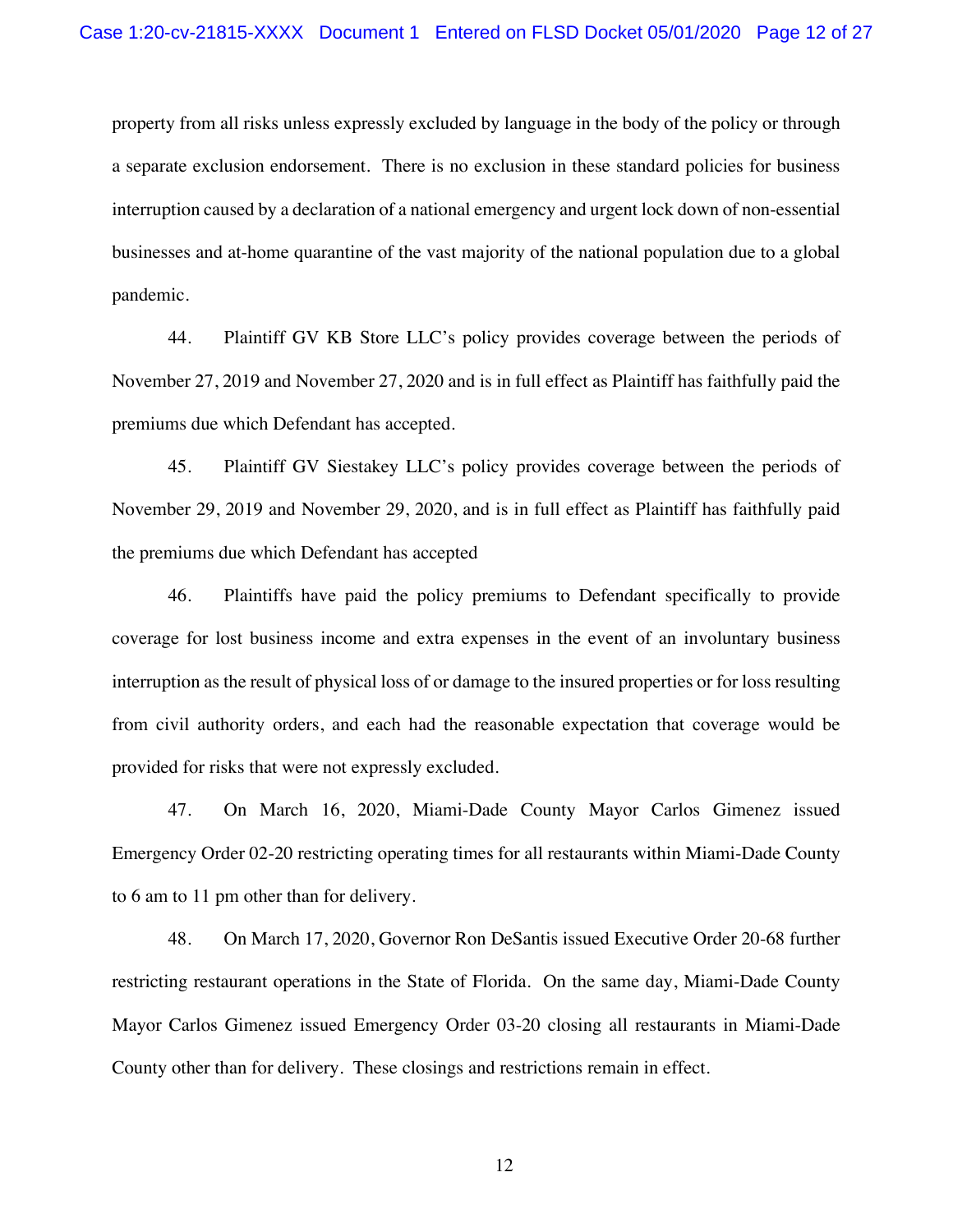49. Then, on March 30, 2020 Governor Ron DeSantis issued Executive Order 20-69, explicitly limiting access to businesses in South Florida:

I hereby order Miami-Dade County, Broward County, Palm Beach County and Monroe County to restrict public access to businesses and facilities deemed nonessential pursuant to the guidelines established by Miami-Dade County pursuant to its March 19, 2020 Emergency Order 07-20, and as modified by subsequent amendments and orders prior to the date of this order.

50. Other similar orders have been issued that close or restrict access to all nonessential business operations or prohibit public access to the property of non-essential businesses where the individuals gather in close proximity to each other.

51. The civil authority orders expressly state that the closing of non-essential businesses, reductions in permitted operating hours, and social distancing restrictions placed on the public are necessary emergency measures to protect the health and safety of all residents in the nation intended to stop the spread of COVID-19 through human-to-human and surface-to-human contact with the virus.

52. The nature of each Plaintiff's business is food and beverage service to the public and each Plaintiff's property is a place where individuals socialize and gather in close proximity. As a direct result of the existence of the national COVID-19 emergency Plaintiffs have a physical loss of their property for regular business operations including its food and beverage operations other than for take-out and delivery. The physical loss of the property has resulted in significant business income loss and other expenses.

53. Plaintiffs each faithfully paid the premiums and Defendant has accepted payment and as such is obligated to honor its contractual duty to provide coverage for the business losses, extra expenses, and other expenses suffered by Plaintiffs.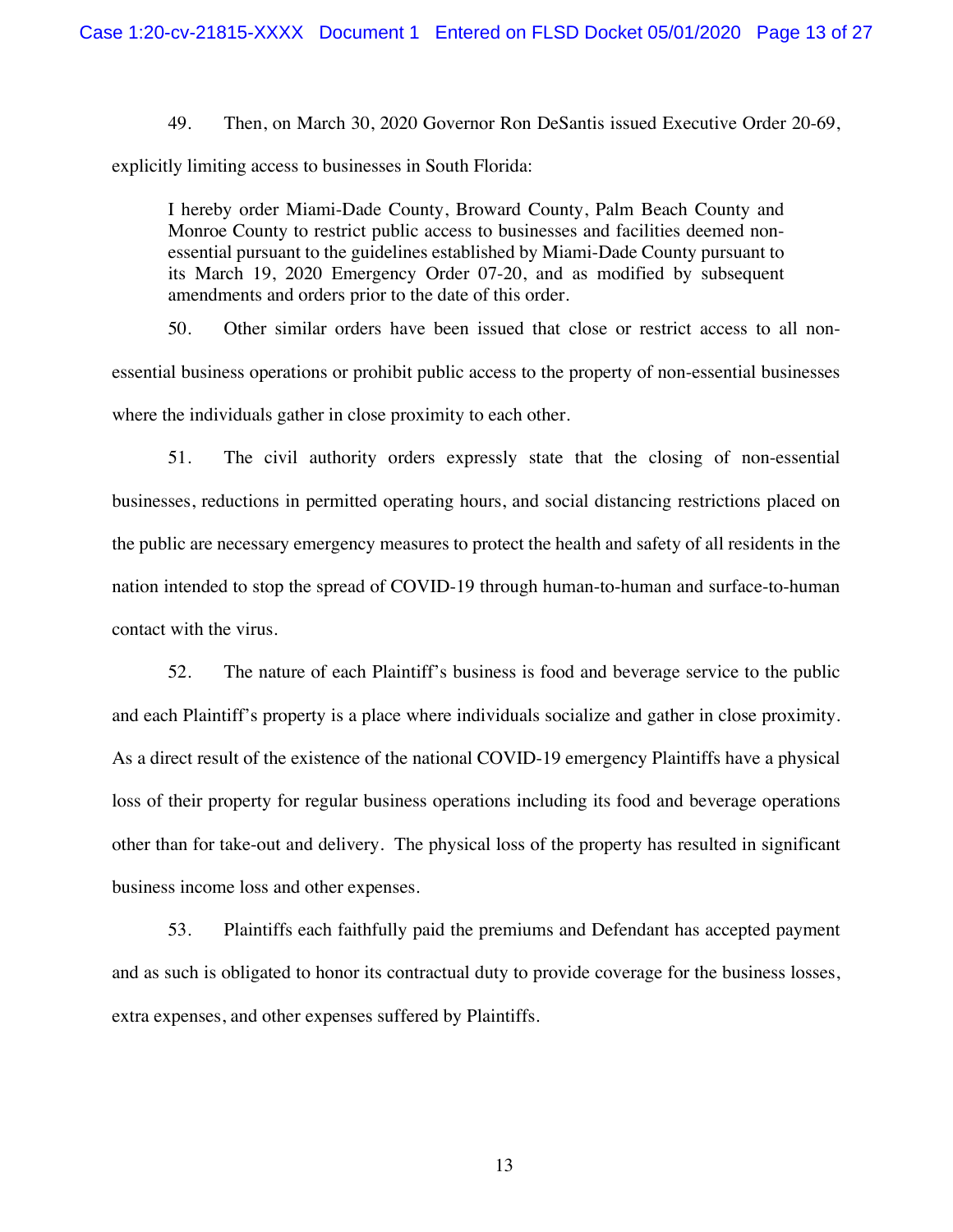54. Upon information and belief, Defendant has no intention of providing any coverage to Plaintiffs under their policies due to any business income losses or expenses incurred by Plaintiffs due to the national COVID-19 emergency and resulting civil authority orders.

## **D. The COVID-19 Pandemic has Affected Policyholders Nationwide.**

55. The ease of exposure to this coronavirus and rapid spread of COVID-19 is physically causing the loss of private commercial property in Miami-Dade County, Sarasota County, the State of Florida and throughout the United States, and threatening the very survival of thousands of restaurants, retail establishments, and other businesses that have had their business operations suspended or curtailed due to the national COVID-19 emergency and resulting civil authority orders.

56. All but seven states have enacted "stay-at-home" orders, thirty-five states have closed all non-essential businesses with other states enacting measures to curtail business operations, all fifty states have closed schools, and all but one state has closed restaurants and bars for services other than take-out and delivery.<sup>6</sup>

57. Upon information and belief, Defendant has no intention of providing any coverage or indemnification under the policies to any policyholder if the business income losses and expense relate to the national COVID-19 emergency despite the absence of an applicable exclusion for a national emergency and lock down of non-essential businesses..

58. A bipartisan group from the U.S. House of Representatives recently sent a letter to various insurance industry trade groups requesting that their members recognize financial losses relating to COVID-19 under the standard business interruption coverage. In response, the industry

<sup>6</sup> *See* https://www.kff.org/health-costs/issue-brief/state-data-and-policy-actions-to-addresscoronavirus/.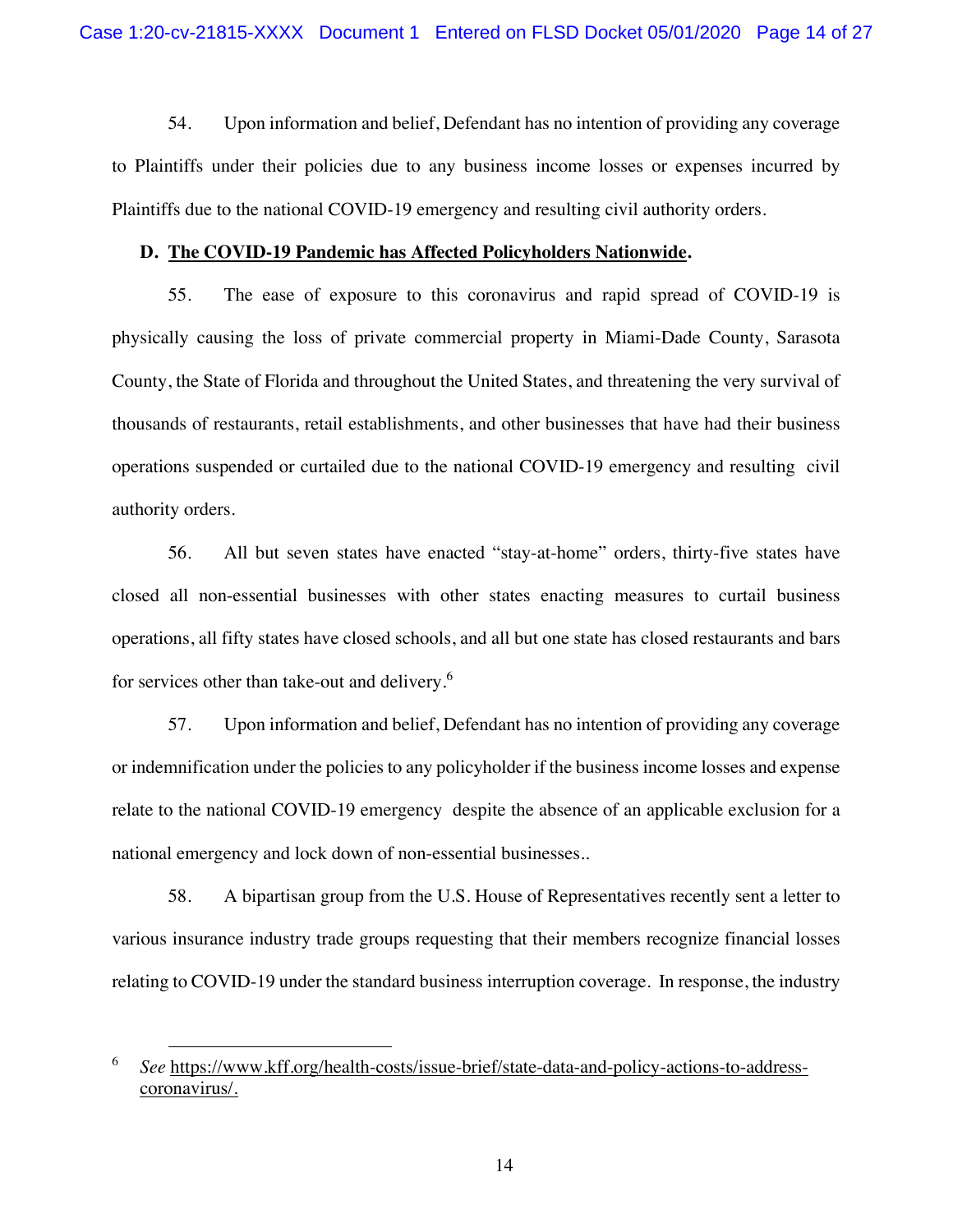trade groups stated: "Business interruption policies do not, and were not designed to, provide coverage against communicable diseases such as COVID-19."<sup>7</sup> Upon information and belief, the Underwriter Defendants belong to and support the trade groups' position.

59. In addition, many states' departments of insurance have issued advisories to business owners that COVID-19 is not an insured peril and there will be no coverage for business interruption. This is disinformation being published to discourage business owners from filing business interruption coverage claims, and ignores the national emergency proclaimed by the President.

60. For instance, Arkansas Insurance Department Bulletin No. 9-2020 states that "In most BII policies, coverage is triggered when the policyholder sustains physical damage to insured property caused by a covered peril resulting in quantifiable business interruption loss . . .viruses and disease are typically NOT an insured peril unless added by endorsement." (emphasis in the original).8

61. The South Carolina Department of Insurance issues "Guidance" on business interruption insurance stating that under the business income policy, there likely is no coverage from losses occurring as a result of a virus.<sup>9</sup>

62. The insurance industry is also actively advising Insurance Commissioners that they do not intend to provide coverage for business interruption related to COVID-19. As a result, many small businesses that maintain commercial multi-peril insurance policies with business interruption coverage may believe that they may have large uninsured losses because they see

<sup>&</sup>lt;sup>7</sup> *See* https://www.insurancejournal.com/news/national/2020/03/20/561810.htm<br>8 See https://insurance.org/news/national/2020/03/20/561810.htm

<sup>8</sup> *See* https://insurance.arkansas.gov/uploads/resource/documents/9-2020.pdf

<sup>9</sup> *See* https://www.doi.sc.gov/948/COVID-19.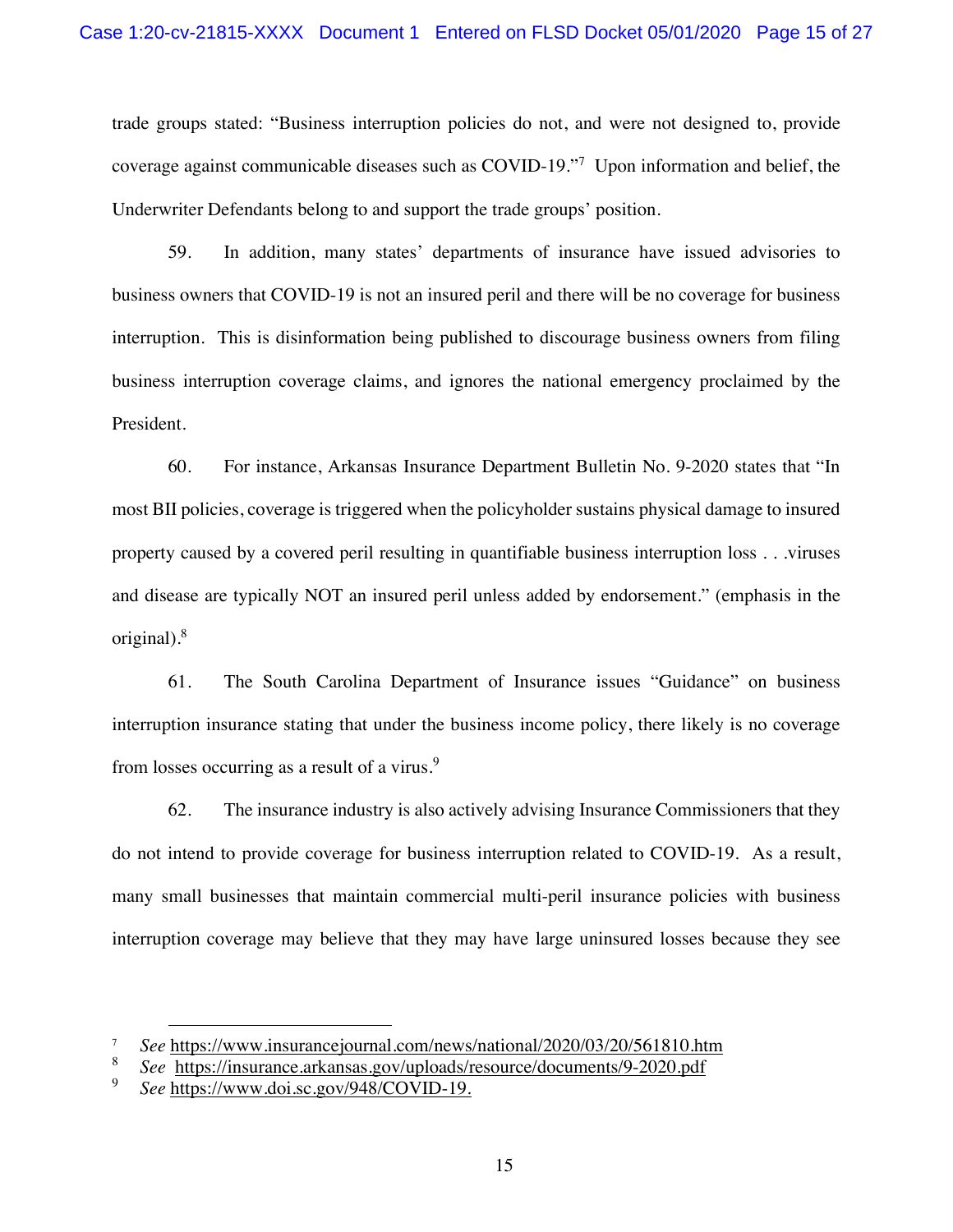similar information from the insurance industry stating that such policies do not cover the national COVID-19 emergency.

63. Along these same lines, the State of Connecticut Insurance Department, Maryland Insurance Administration and the West Virginia Office of the Insurance Commissioner issued nearly identical notices supporting the insurance companies' reasons for denying business interruption claims stating that the potential losses from such perils [like COVID-19] are so extreme that providing coverage would jeopardize the financial solvency of property insurers.<sup>10</sup>

64. John F. King, Insurance and Safety Fire Commission for the State of Georgia issued Bulletin 20-EX-3 stating that losses from COVID-19 are excluded losses.<sup>11</sup> Vicki Schmidt, Kansas Insurance Department Commission issued a similar Bulletin stating it was her "understanding it is unlikely that a business policy would cover losses related to COVID-19."<sup>12</sup>

65. Other state governments anticipate that insurance companies will breach their obligation to provide coverage for business losses due to the national COVID-19 emergency and have introduced bills requiring every insurance policy insuring against physical loss of or damage to property, which includes the loss of use and occupancy, be construed to include, among other covered perils, coverage for business interruption due to global, national, state and local measures needed to curtail COVID-19.13

<sup>11</sup> *See* https://www.oci.ga.gov/ExternalResources/Announcements/Bulletin-3172020-1619.pdf.

<sup>12</sup> *See* https://insurance.ks.gov/documents/department/COVID19-FAQ.pdf.

<sup>10</sup> *See*https://portal.ct.gov/CID/Coronavirus/Business-Interruption-Insurance-Notice; https://insurance.maryland.gov/Pages/newscenter/NewsDetails.aspx?NR=2020256; https://www.wvinsurance.gov/Portals/0/pdf/pressrelease/20- 08%20Business%20Interruption%20Insurance.pdf?ver=2020-03-26-222830-620.

<sup>13</sup> *See* House Bill No. 858, State of Louisiana House of Representatives. Similar legislation has been introduced in Massachusetts (Senate Bill Senate Docket. 2888); New Jersey (Assembly No. 3844); Sate of New York (Assembly 10226); and Ohio (House Bill No. 589).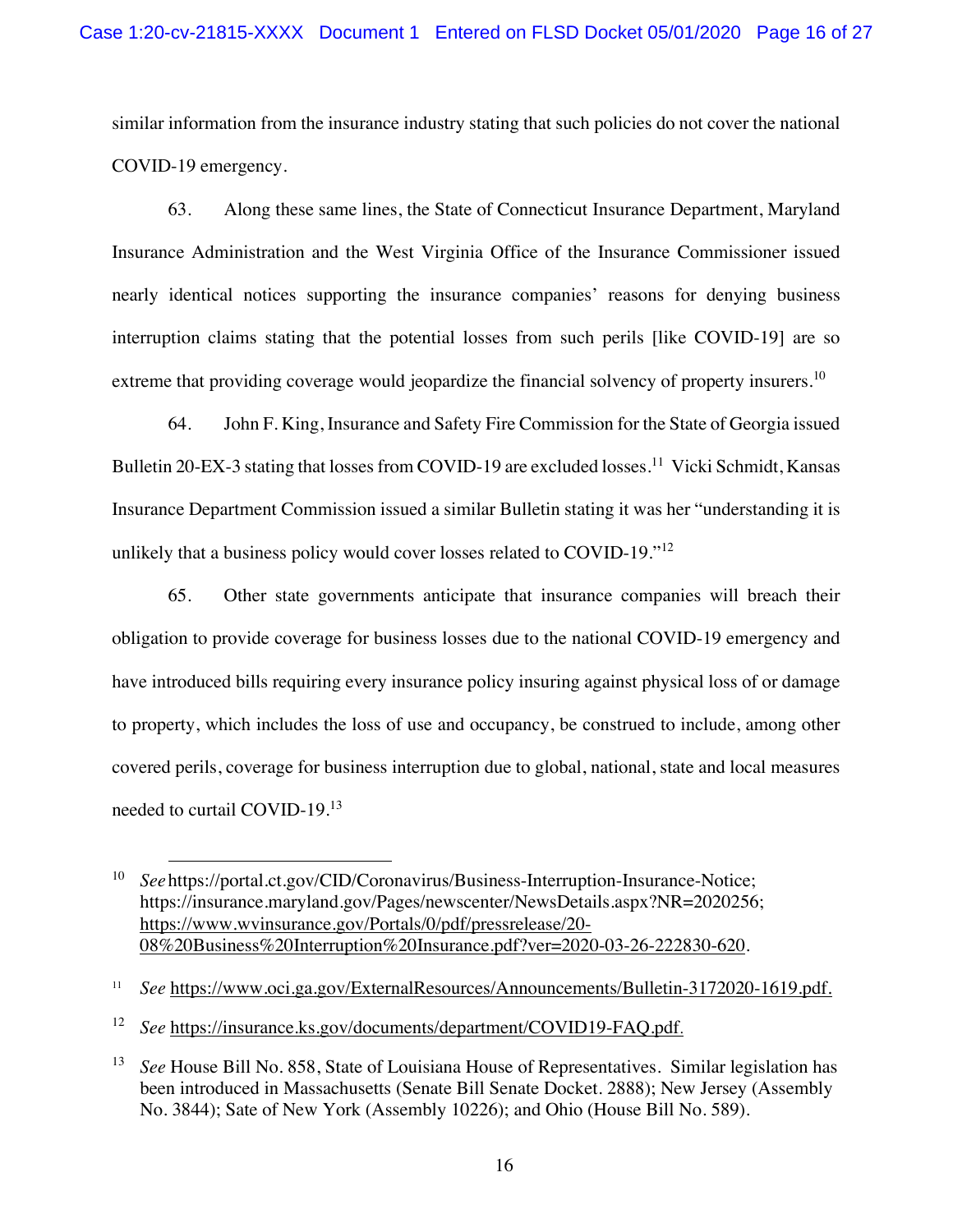66. Many civil authority orders have made specific findings that the COVID-19 pandemic is a national and state emergency that has caused the loss of use of or damage to property.

67. Plaintiffs seek a declaratory judgment that the national COVID-19 emergency constitutes physical loss of the insured property triggering the business income loss and extra expense coverages provided in common standard commercial property insurance policies with no exclusions to coverage for a national emergency.

68. Plaintiffs seek a declaratory judgment that the measures put into place by civil authorities prohibiting access to Plaintiffs' and similarly situated Class members' property trigger the civil authority coverage provided in these same policies.

# **V. CLASS ACTION ALLEGATIONS**

69. Plaintiffs bring this lawsuit pursuant to Rule 23 of the Federal Rules of Civil Procedure on behalf of themselves and all other persons similarly situated Procedure 23(a), b(2), and  $(b)(3)$ .

70. The Nationwide Class is defined as:

All entities who have entered into standard form all-risk commercial property insurance policies with Defendant, where such policies provide for business income loss and extra expense coverage and do not exclude coverage for a national emergency due to a pandemic, and who have physical loss of or damage to the insured property due to the national COVID-19 emergency and resulting civil authority orders.

71. The Florida Subclass is defined as:

All Florida entities who have entered into standard form all-risk commercial property insurance policies with Defendant, where such policies provide for business income loss and extra expense coverage and do not exclude coverage for a national emergency due to a pandemic, and who have physical loss of or damage to the insured property due to the national COVID-19 emergency and resulting civil authority orders.

72. Excluded from each class is Defendant, its employees, officers, directors, legal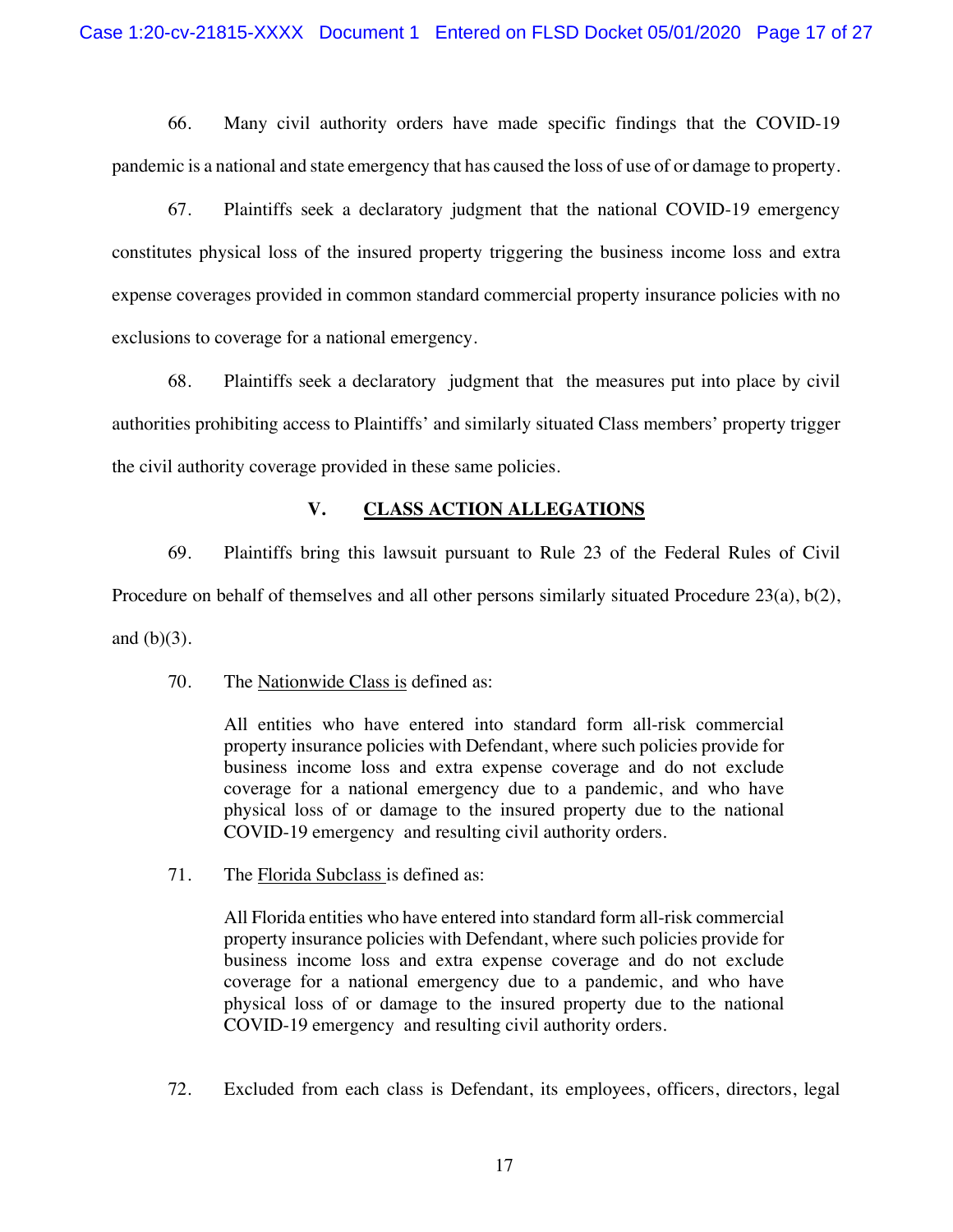representatives, heirs, successors, and wholly or partly owned subsidiaries or affiliated companies; Class Counsel and their employees; and the judicial officers and their immediate family members and associated court staff assigned to this case.

73. Plaintiffs reserve the right to modify, expand, or amend the definitions of the proposed Classes following the discovery period and before the Court determines whether class certification is appropriate.

74. Certification of Plaintiffs' claims for class-wide treatment is appropriate because Plaintiffs can prove the elements of their claims on a class-wide basis using the same evidence as would be used to prove those elements in individual actions alleging the same claims.

## **Numerosity**

75. This action satisfies the requirements of Fed. R. Civ. P. 23(a)(1). The Class numbers at least in the thousands and consists of geographically dispersed business entities who are insured for business interruption losses. The Defendant sells a large number of insurance policies in the state of Florida and in most if not all the other 49 states and therefore joinder of the Class members is impracticable.

76. The identity of Class members is ascertainable, as the names and addresses of all Class members can be identified in the Defendant's or its agent's books and records. Plaintiffs anticipate providing appropriate notice to the certified Class in compliance with Fed. R. Civ. P.  $23(c)(2)(A)$  and/or (B), to be approved by the Court after class certification, or pursuant to court order under Fed. R. Civ. P. 23(d).

### **Typicality**

77. This action satisfies the requirements of Fed. R. Civ. P. 23(a)(3) because Plaintiffs' claims are typical of the claims of each of the Class members, as all Class members were and are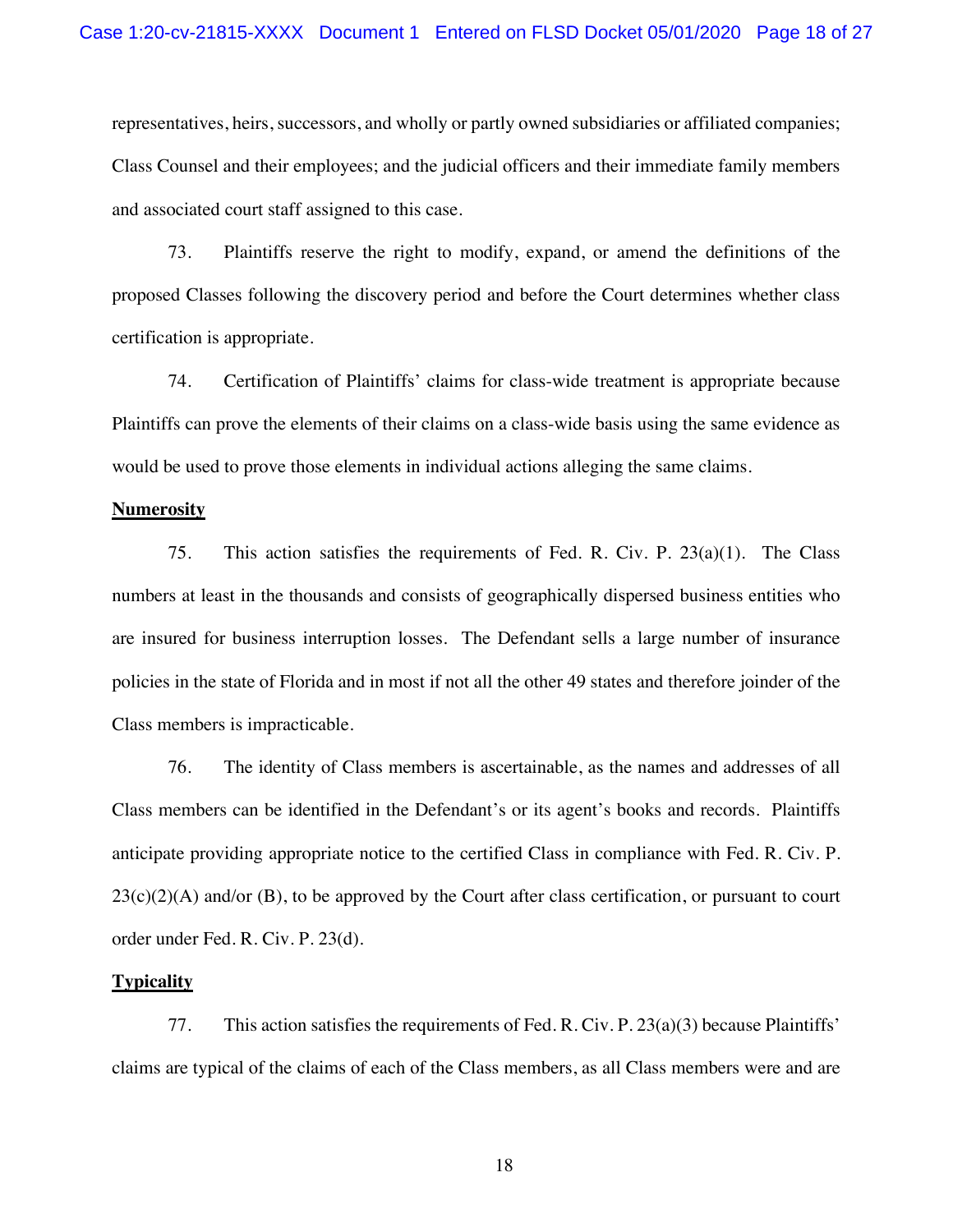similarly affected by the nationwide spread of the coronavirus into all 50 states and their claims arise from the same standard form all-risk commercial property insurance policies entered into with Defendant. Each Class member's insurance policy contains the same ISO-issued form providing coverage for business income loss and other related expenses. None of the forms exclude coverage due to a national emergency, global pandemic or presence of a virus. As such, a declaratory judgment as to the rights and obligations under these policies will address the rights and obligations of all Class members, and Plaintiffs' claim of anticipatory breach by Defendant is typical of the claims of each Class member based upon information from the insurance industry that claims submitted for business interruption coverage will be denied.

# **Adequacy of Representation**

78. Plaintiffs are committed to prosecuting the action, will fairly and adequately protect the interests of the members of the Class, and have retained counsel competent and experienced in class action litigation, including litigation relating to insurance policies. Plaintiffs have no interests antagonistic to or in conflict with other members of the Class. Plaintiffs anticipate no difficulty in the management of this litigation as a class action.

## **Commonality**

79. This action satisfies the requirements of Fed. R. Civ. P.  $23(a)(2)$  because there are questions of law and fact that are common to the class. These common questions predominate over any questions affecting only individual Class members. The questions of law and fact common to the Class include, but are not limited to:

> a. Whether there is an actual and bona fide controversy between Plaintiffs and Defendant as to the rights, duties, responsibilities, and obligations of the parties under the business interruption coverage provisions contained in common standard commercial property insurance policies;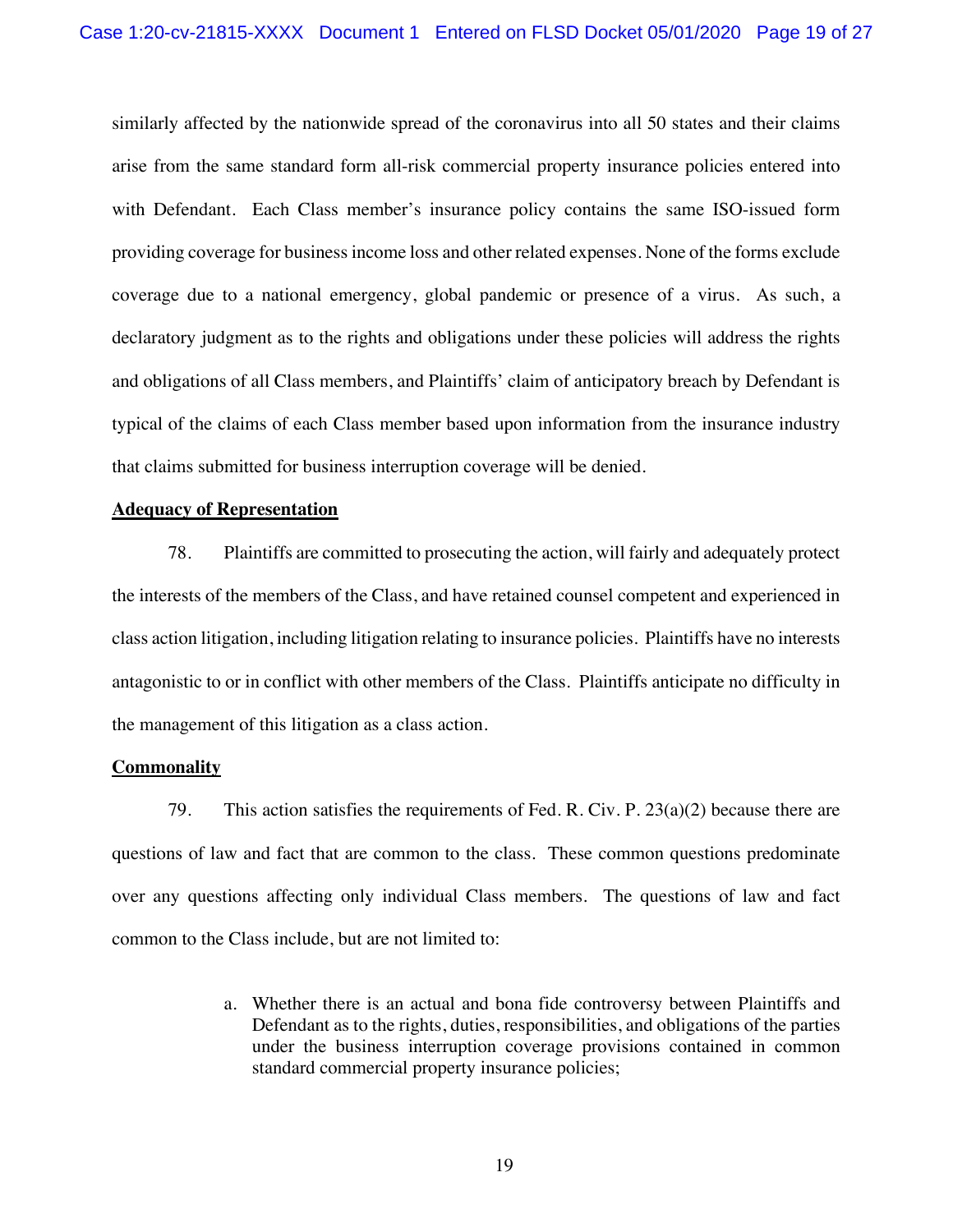- b. Whether the nationwide COVI-19 emergency caused physical loss of or damage to covered premises;
- c. Whether the civil authority orders prohibiting access to insured premises due to the national COVID-19 emergency triggers business income loss under civil authority coverage contained in common standard commercial property insurance policies;
- d. Whether the national COVID-19 emergency and civil authority orders caused a period of restoration to begin for premises insured for business income loss and extra expenses under common standard commercial property insurance policy;
- e. Whether civil authority orders resulting from the national COVID-19 emergency constitutes a prohibition of access to the insured property under common standard commercial insurance policies;
- f. Whether the national COVID-19 emergency triggers "additional coverages" under common standard commercial property insurance policies;
- g. Whether Plaintiffs and the Class members suffered damages, or will suffer damages, as a result of the anticipatory breach by Defendant;
- h. Whether further and necessary relief, including damages, is warranted under 27 U.S.C. §2202 for Plaintiffs and Class members; and
- i. Whether Plaintiffs and Florida Subclass members are entitled to an award of attorney fees pursuant to Fla. Stat. §627.428.

## **Superiority/Predominance**

80. This action satisfies the requirements of Fed. R. Civ. P. 23(b)(3). A class action is superior to other available methods for the fair and efficient adjudication of the rights of the Class members. The joinder of individual Class members is impracticable because of the vast number of Class members who have entered into common standard form commercial property insurance policies with Defendant.

81. Because a declaratory judgment as to the rights and obligations under common standard commercial property insurance policies will apply to all Class members, most or all Class Members would have no rational economic interest in individually controlling the prosecution of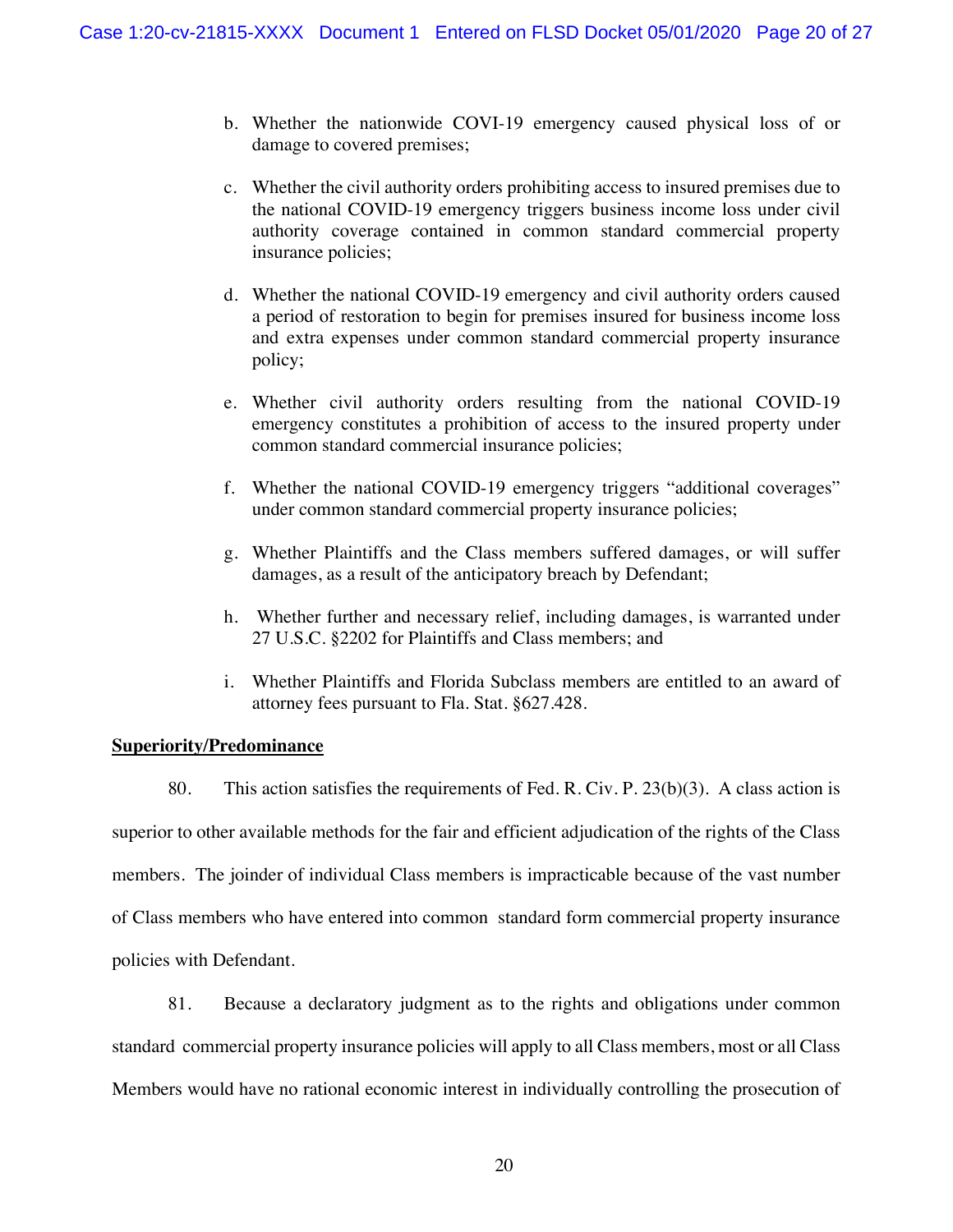specific actions. The burden imposed on the judicial system by individual litigation, and to Defendant, by even a small fraction of the Class members, would be enormous.

82. In comparison to piecemeal litigation, class action litigation presents far fewer management difficulties, far better conserves the resources of both the judiciary and the parties, and far more effectively protects the rights of each Class member. The benefits to the legitimate interests of the parties, the court, and the public resulting from class action litigation substantially outweigh the expenses, burdens, inconsistencies, economic infeasibility, and inefficiencies of individualized litigation. Class adjudication is simply superior to other alternatives under Fed. R. Civ. P. 23(b)(3)(D). Class treatment will also avoid the substantial risk of inconsistent factual and legal determinations on the many issues in this lawsuit.

83. Plaintiffs are unaware of any obstacles likely to be encountered in the management of this matter that would preclude its maintenance as a class action. Rule 23 provides the Court with the authority and flexibility to maximize the efficiencies and benefits of the class mechanism and reduce management challenges. The Court may, on motion of Plaintiffs or on its own determination, certify nationwide and statewide classes for claims sharing common legal questions; utilize the provisions of Fed. R. Civ. P.  $23(c)(4)$  to certify particular claims, issues, or common questions of law or of fact for class-wide adjudication; certify and adjudicate bellwether class claims; and utilize Fed. R. Civ. P.  $23(c)(5)$  to divide any Class into subclasses.

## **Requirements of Fed. R. Civ. P. (2) B(2)**

84. Defendant has acted or failed to act in a manner generally applicable to the class, thereby making appropriate declaratory relief with respected to the Class as a whole.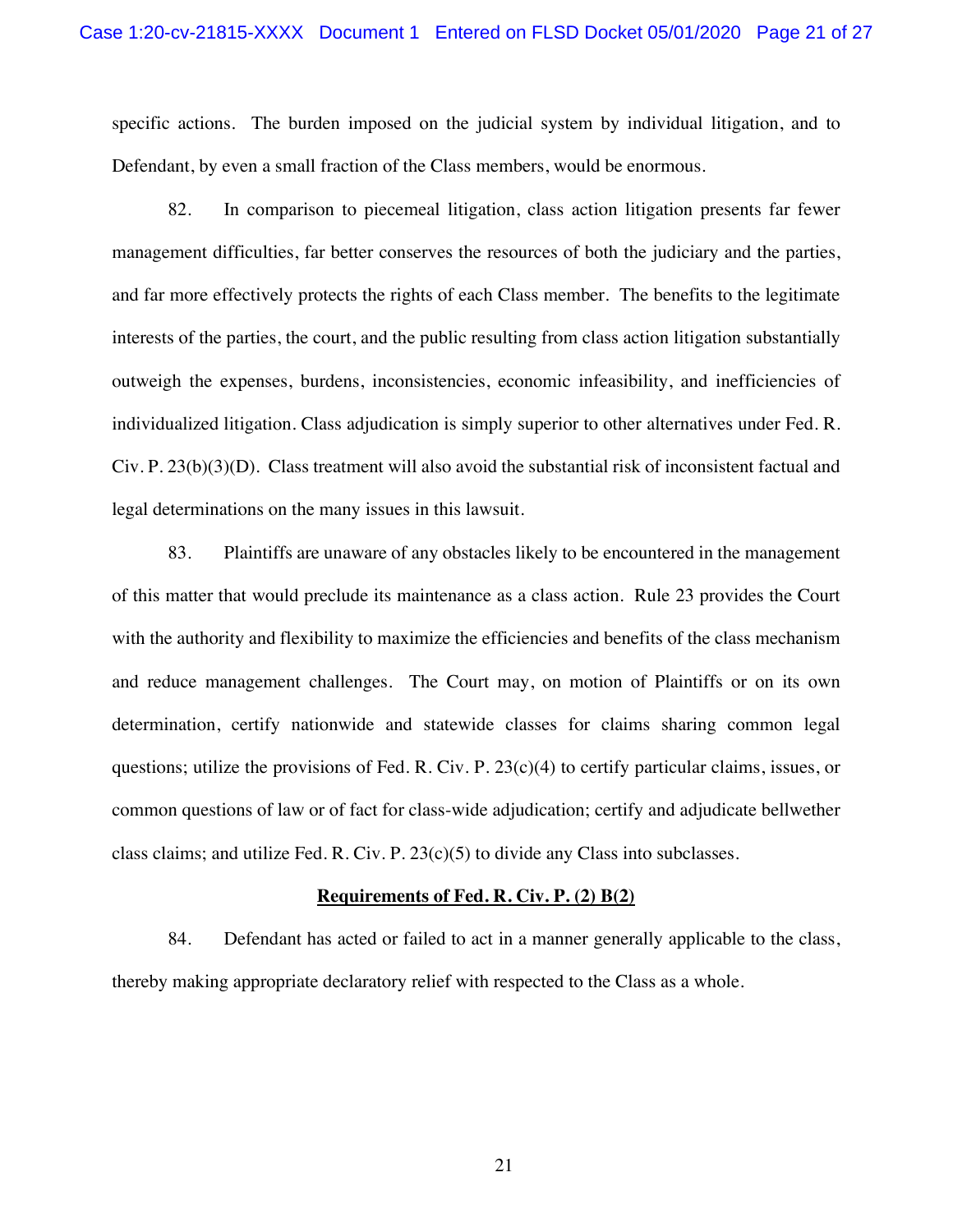# **VI. CLAIMS**

# **COUNT I DECLARATORY JUDGMENT, 28 U.S.C. §§ 2201 and 2202 On behalf of the Plaintiffs and the Class Members**

85. Plaintiffs incorporate by reference paragraphs 1 – 84 as though fully set forth herein.

86. Under 28 U.S.C. §§ 2201 and 2202, this Court may declare the rights and other

legal relations of the parties in dispute whether or not further relief is or could be sought.

87. An actual and bona-fide controversy exists between Plaintiffs, Class members and

Defendant as to the rights and obligations under common standard commercial property insurance

policies that provide coverage for business income loss and extra expense in that:

- a. Plaintiffs and Class members have incurred physical loss of or damage to covered property from the national COVID-19 emergency and resulting civil authority orders;
- b. Plaintiffs and Class members have incurred business income loss and extra expenses due to the national COVID-19 emergency and the resulting civil authority orders;
- c. Due to the nature of their business operations, Plaintiffs and Class Members have suffered an involuntary physical loss of or damage to insured property that resulted from the national COVID-19 emergency and resulting civil authority orders;
- d. Plaintiffs contend that the national COVID-19 emergency triggers coverage under common standard commercial property insurance policies where the policy does not include an exclusion for a pandemic;
- e. Plaintiffs further contend that the national COVID-19 emergency and resulting civil authority orders triggers "additional coverage" under common standard commercial property insurance policies; and
- f. Upon information and belief, Defendant denies and disputes that the business income loss, extra expense and civil authority and any other coverage provided for in common standard commercial property insurance policies provides coverage related to the national COVID-19 emergency.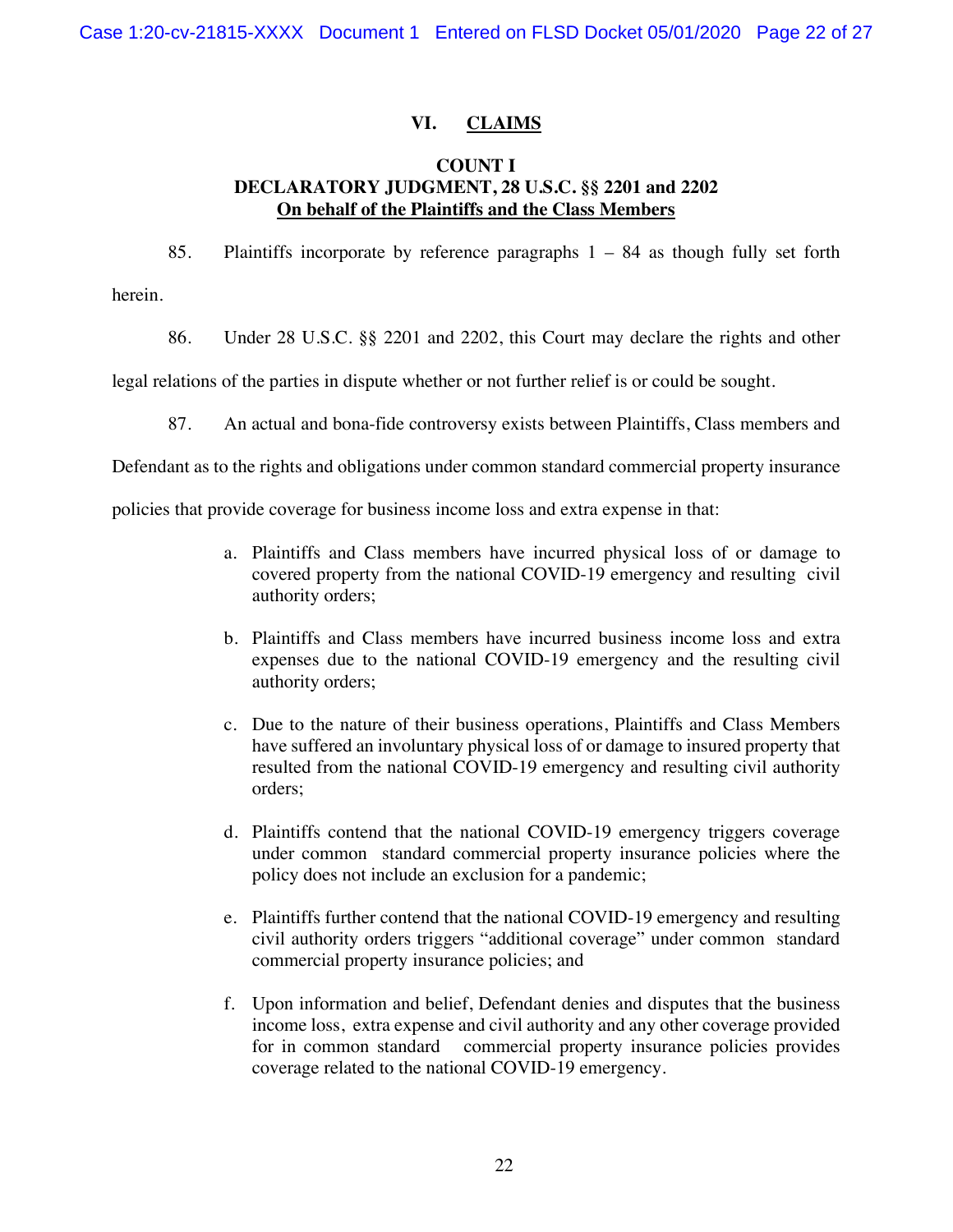88. Plaintiffs seek a Declaratory Judgment on behalf of themselves and all Class members that the common standard commercial property insurance policy provides coverage for unexpected and unexcluded causes of loss, including business income loss and extra expenses due to the national COVID-19 emergency and the resulting civil authority orders where there is no exclusion for coverage for a pandemic.

89. Plaintiffs also seek a Declaratory Judgment on behalf of themselves and all Class members that the forced closures of their premises or curtailment of their operations due to orders from state or local civil authorities is a prohibition of access to their premises and triggers business income loss and extra expense coverage under common standard commercial property insurance policies.

90. Federal Rule of Procedure 57 permits the Court to determine the existence or nonexistence of any right, duty, power, liability, privilege, or of any fact upon which the parties' legal relations depend.

91. The declaration sought with regard to the instant controversy is of a justiciable nature, does not amount to an advisory decree, and will settle the controversy between the parties and on behalf of all Class members because of the uniform nature of the Defendant's insurance policies.

**WHEREFORE** Plaintiffs request that this Court enter a Declaratory Judgment declaring that the common standard form all-risk commercial property insurance policy provides for business income loss, extra expense, civil authority and additional coverages due to the national COVID-19 emergency and resulting civil authority order and for further necessary and proper relief including damages and an award of attorney fees under 28 U.S.C. §2202.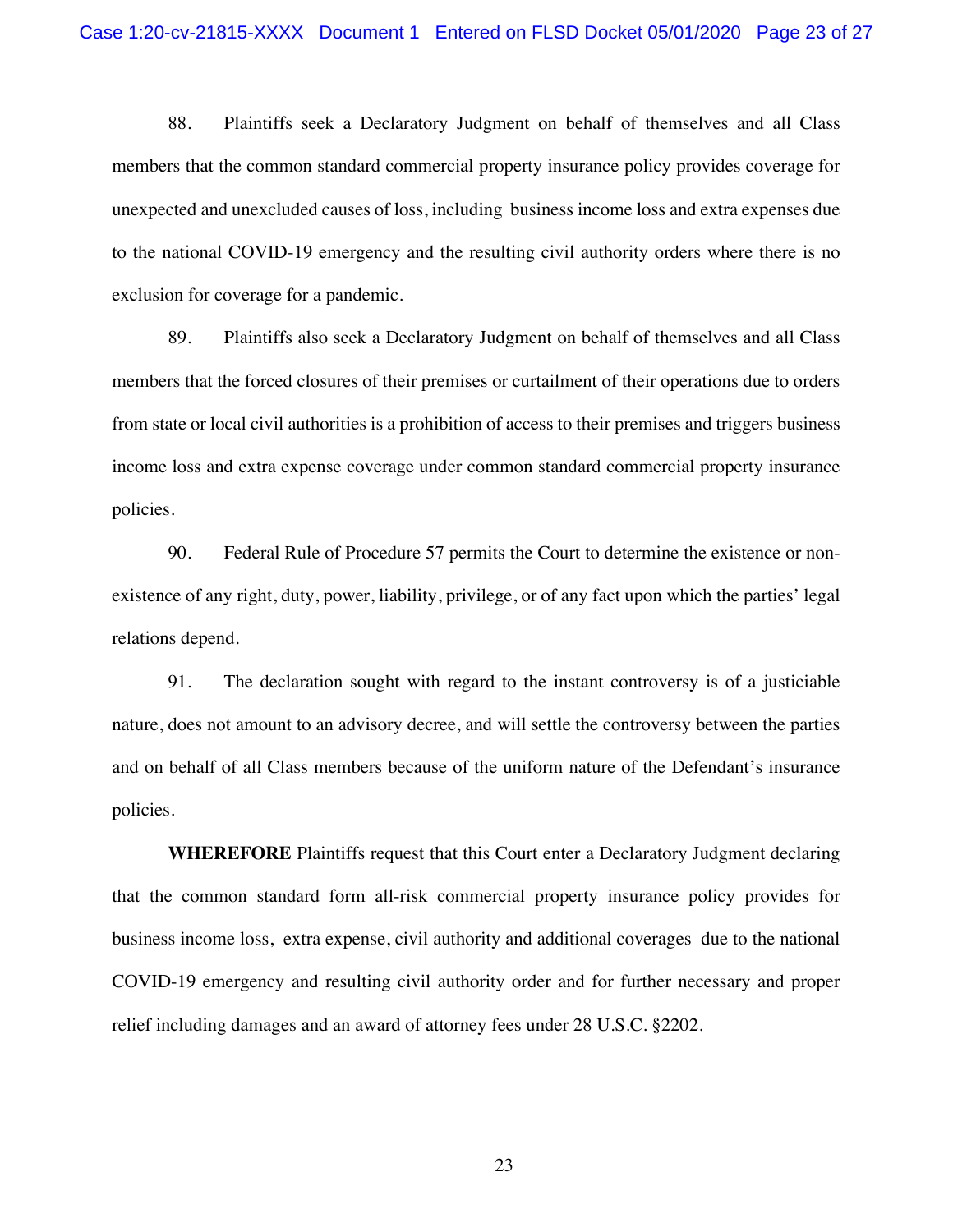## **COUNT II ANTICIPATORY BREACH OF CONTRACT On behalf of the Plaintiffs and the Class Members**

92. Plaintiffs incorporate by reference paragraphs 1 – 84 as though fully set forth herein.

93. Plaintiffs and each Class member have a common standard commercial property insurance policy issued by Defendant.

94. Plaintiffs and all similarly situated Class members have performed all their obligations as specified by the policy including the payment of all premiums due.

95. Plaintiffs and the Class members' insurance policies all contain standard form language that provide coverage for business income loss and extra expenses for enumerated perils as well as for unexpected and unexcluded causes of loss.

96. The policies provide that Defendant will pay for the actual loss of business income due to the "suspension" of "operations."

97. The policies also provide that Defendant will pay for any necessary expenses that Plaintiffs and the Class members incur that they would not have incurred had there been no physical loss of or damage to their property.

98. Plaintiffs' and the Class members' common standard commercial property insurance policies further provide coverage for as well as the suspension of business operations due to closures caused by the action of civil authorities.

99. As stated above, Plaintiffs and Class members had to involuntarily close their insured premises to the public and cease or substantially reduce their operations due to the national COVID-19 emergency and resulting measures put in place by civil authority orders and thus have incurred substantial business income losses and extra expenses.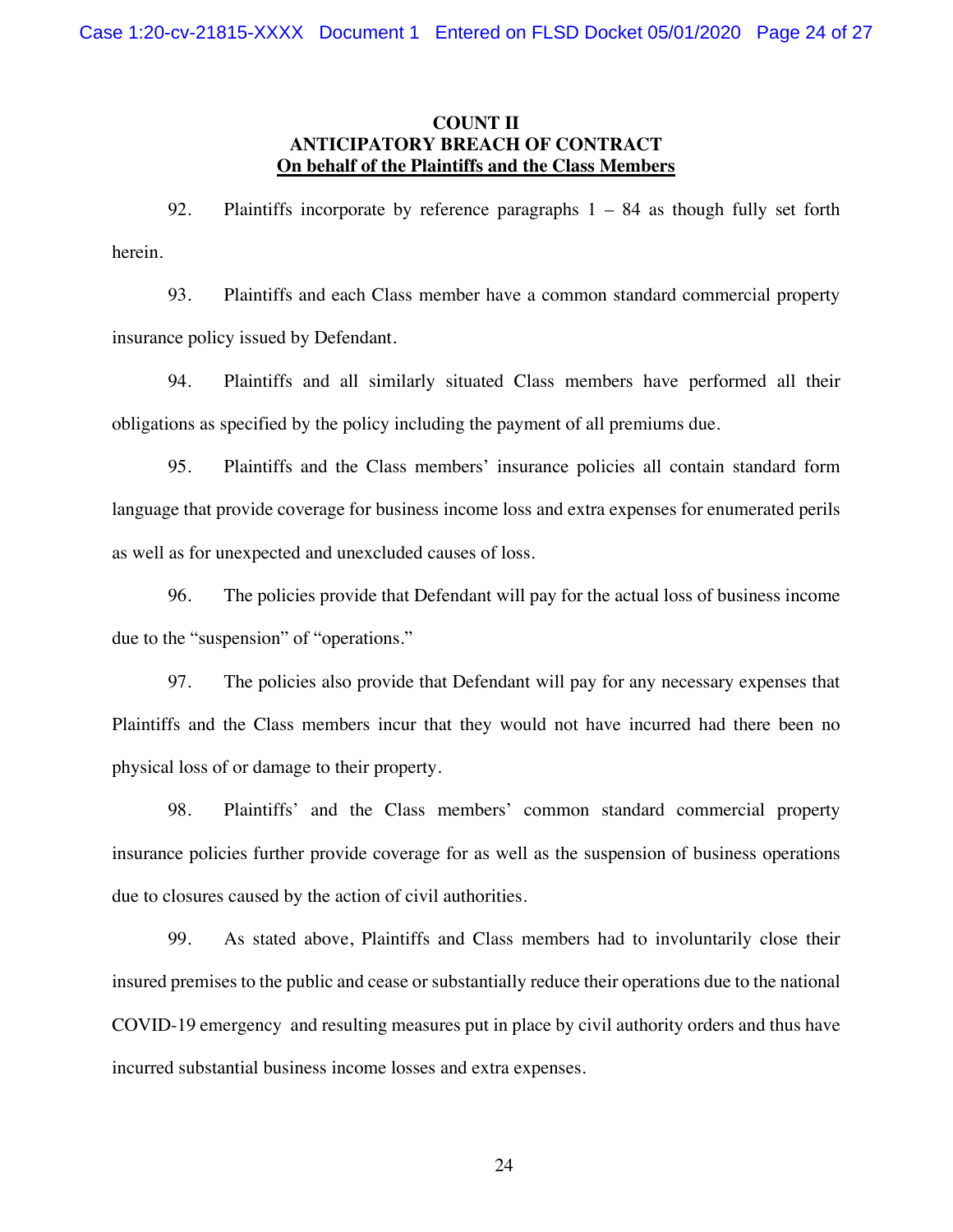100. Upon information and belief, Defendant intends to refuse performance under the common standard commercial property insurance policies. Specifically, Defendant intends to deny or refuse to provide coverage for business income losses or extra expenses incurred related to the national COVID-19 emergency and resulting civil authority orders.

101. As a result of Defendant's repudiation or anticipatory breach of the insurance policies, Plaintiffs and the Class members have suffered actual damages.

**WHEREFORE**, Plaintiffs, on behalf of themselves and all similarly situated Class members seek compensatory damages resulting from Defendant's repudiation or anticipatory breach of contract and further seek all relief deemed appropriate by this Court, including attorneys' fees and costs.

## **PRAYER FOR RELIEF**

**WHEREFORE**, Plaintiffs, on behalf of themselves and all similarly situated individuals, demand judgment against Defendant as follows:

(1) Declaring this action to be a proper class action maintainable pursuant to Rule 23(a), Rule 23(b)(2), and Rule 23(b)(3) of the Federal Rules of Civil Procedure and declaring Plaintiff and its counsel to be representatives of the Class;

(2) Issuing a Declaratory Judgment declaring the parties' rights and obligations under the all-risk commercial property insurance policies;

(3) Awarding Plaintiffs and the Class "further necessary and proper relief", including damages, in accordance with 28 U.S.C. §2202;

(4) Awarding Plaintiffs and the Class compensatory damages from Defendant's anticipatory breach of the insurance policies in an amount to be determined at trial, together with appropriate prejudgment interest at the maximum rate allowable by law;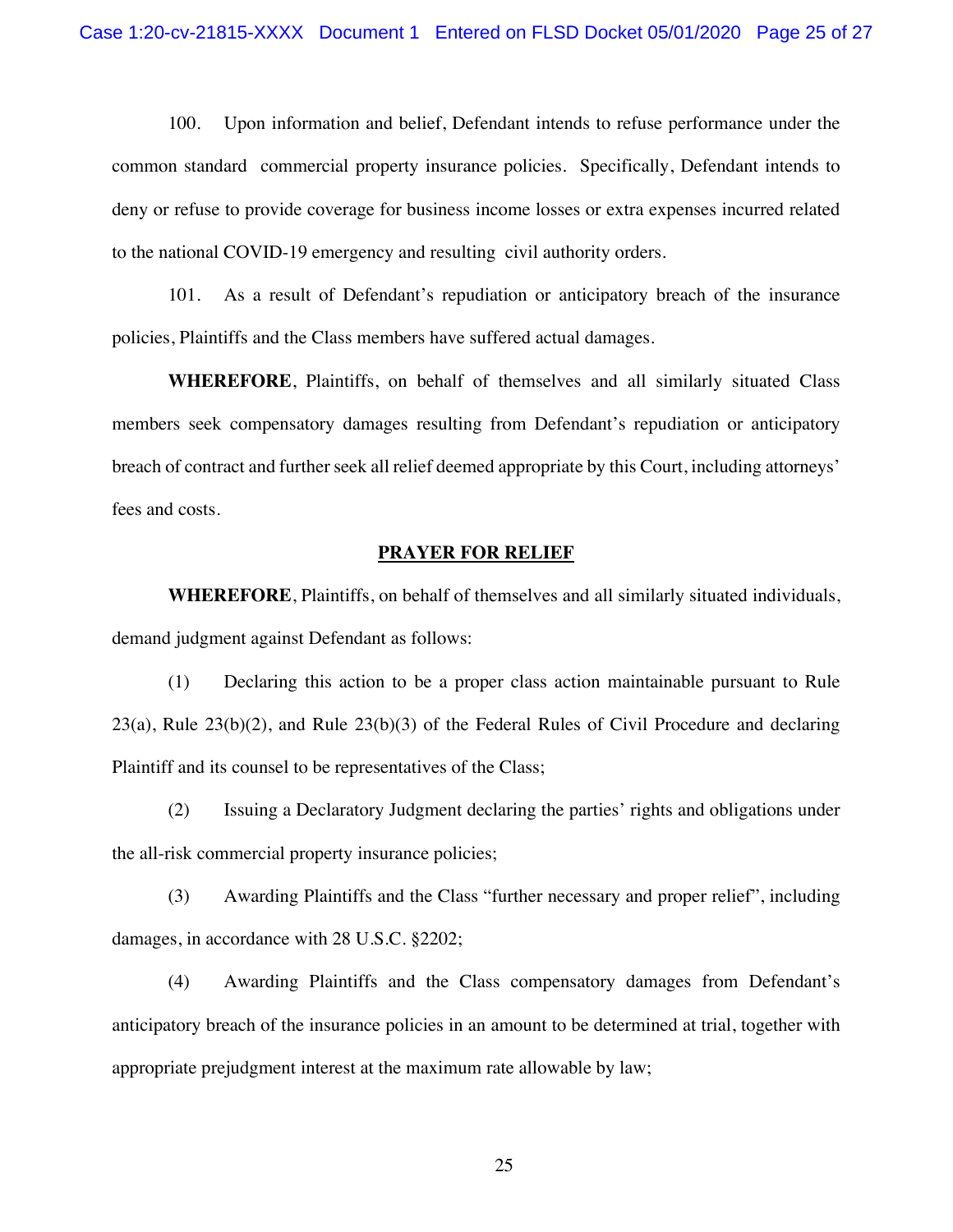Case 1:20-cv-21815-XXXX Document 1 Entered on FLSD Docket 05/01/2020 Page 26 of 27

(5) Awarding Plaintiffs and the Class costs and disbursements and reasonable

allowances for the fees of Plaintiffs' and the Class's experts, and reimbursement of expenses;

(6) Awarding Plaintiffs and Florida Subclass members attorneys' fees pursuant to Fla.

Stat. § 627.428; and

(7) Awarding such other and further relief the Court deems just, proper, and equitable.

## **DEMAND FOR A JURY TRIAL**

Plaintiffs and the Class request a jury trial for any and all Counts for which a trial by jury is permitted by law.

Respectfully submitted this  $1<sup>st</sup>$  day of May, 2020.

*/s/ Harley S. Tropin* Harley S. Tropin, Esq. Florida Bar No. 241253 hst@kttlaw.com Benjamin Widlanski, Esq. Florida Bar No. 1010644 bwidlanski@kttlaw.com Gail A. McQuilkin, Esq. Florida Bar No. 969338 gam@kttlaw.com Javier A. Lopez, Esq. Florida Bar No. 16727 jal@kttlaw.com Robert Neary, Esq. Florida Bar No. 81712 rn@kttlaw.com **KOZYAK TROPIN & THROCKMORTON LLP** 2525 Ponce de Leon Blvd.,  $9<sup>th</sup>$  Floor Coral Gables, FL 33134 (305) 372-1800

Daniel Tropin, Esq. Florida Bar No. 100424 tropin@kolawyers.com Jonathan M. Streisfeld, Esq. Florida Bar No. 117447 streisfeld@kolawyers.com **KOPELOWITZ OSTROW FERGUSON**